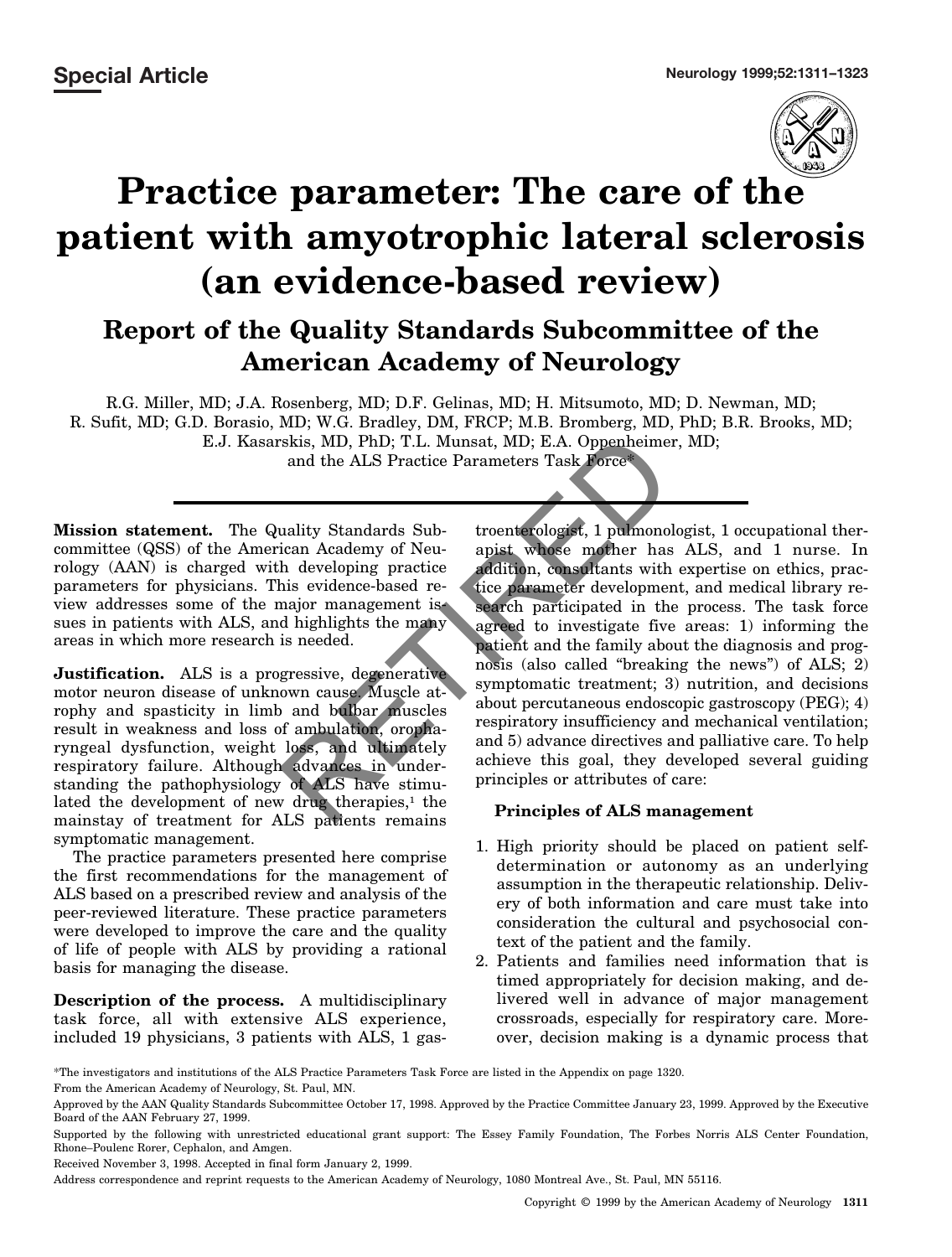may be subject to change as the disease becomes more severe.

- 3. The physician, in conjunction with other health care professionals, should address the full continuum of care for the patient with ALS, and nurture the therapeutic relationship from diagnosis through palliative care for the terminal phase of the disease.
- 4. Discussions regarding advance directives should be introduced by the physician and reevaluated at intervals of no more than 6 months. Similarly, helping patients understand the issues to be faced in the terminal phase of the disease must be accomplished in a timely and empathic fashion.

Within each of the areas of study, the task force developed a list of clinical questions faced by physicians caring for the ALS patient (table 1).

We searched OVID MEDLINE (1966 to date), OVID Excerpta Medica (EMBASE; 1974 to date), Cumulative Index to Nursing and Allied Health Literature (CINAHL; 1982 to date), OVID Current Contents (weeks 27 to 46, 1997), OVID BIOETHICS-LINE (1973 to date), and OVID International Pharmaceutical Abstracts (IPAB; 1970 to date). The search included studies on humans only and all languages. In the first search, ALS, Lou Gehrig's disease, and motor neuron disease were searched for relevant subtopics. The second search on respiratory issues included neuromuscular diseases such as Duchenne muscular dystrophy, postpoliomyelitis, and spinal muscular atrophy. A third search regarding relating the diagnosis, palliative care, and advance directives included all neurologic diseases as well as AIDS and cancer.

The search yielded approximately 5,350 references with abstracts. After reviewing these abstracts, 750 articles containing the highest level of evidence were obtained (symptomatic management subcommittee reviewed 150 papers; palliative care, 190; nutrition, 230; and respiratory, 180). The strength of evidence in each paper was ranked using the definitions in table 2. Based on the strength of evidence, management recommendations were developed as guidelines or options using the definitions shown in table 3. Evidence tables containing the extracted data are placed in a registry (National Auxiliary Publications Service [NAPS]: see Note at end of article) and are available on request. Position statements or guidelines from national societies on issues such as communicating the diagnosis, advance directives, and respecting patient autonomy were included as broad expert opinion, which in some cases was elevated to guideline status. However, evidence of therapeutic intervention from diseases other than ALS was downgraded to class III. Invasive therapy for symptom management (e.g., surgery or irradiation for sialorrhea) was not recommended unless there was evidence from ALS.

*Table 1 Clinical questions addressed in ALS treatment recommendations*

| ion with other health<br>ddress the full contin-                          | Subcommittee           | Clinical question                                                                                                    |
|---------------------------------------------------------------------------|------------------------|----------------------------------------------------------------------------------------------------------------------|
| with ALS, and nurture<br>ship from diagnosis                              | Breaking the news      | How should a physician tell<br>patients that they have ALS?                                                          |
| the terminal phase of                                                     | Symptom management     | What pharmacologic interventions<br>reduce sialorrhea?                                                               |
| ance directives should<br>ian and reevaluated at                          |                        | What nonpharmacologic treatment<br>options reduce sialorrhea?                                                        |
| 6 months. Similarly,<br>d the issues to be faced                          |                        | What pharmacologic measures<br>reduce pseudobulbar affect?                                                           |
| e disease must be ac-                                                     | Nutrition management   | When is PEG indicated in ALS?                                                                                        |
| empathic fashion.                                                         |                        | What is the best way to detect<br>dysphagia in ALS?                                                                  |
| f study, the task force<br>estions faced by physi-                        |                        | What is the risk of PEG placement<br>in patients with ALS?                                                           |
| nt (table 1).<br>LINE (1966 to date),<br>SE; 1974 to date), Cu-           |                        | What is the effect of PEG in<br>preventing aspiration and<br>aspiration pneumonia?                                   |
| d Allied Health Litera-<br>ate), OVID Current                             |                        | What is the efficacy of PEG in<br>prolonging survival?                                                               |
| 7), OVID BIOETHICS-<br>D International Phar-                              | Respiratory management | What are the early indications of<br>respiratory insufficiency?                                                      |
| : 1970 to date). The<br>mans only and all lan-<br>LS, Lou Gehrig's dis-   |                        | Does noninvasive ventilation<br>improve respiratory function or<br>increase survival?                                |
| ase were searched for<br>search on respiratory<br>lar diseases such as    |                        | Does experience with noninvasive<br>ventilation aid decision making<br>regarding invasive ventilation?               |
| hy, postpoliomyelitis,<br>A third search regard-                          |                        | How do invasive and noninvasive<br>ventilation impact quality of life?                                               |
| alliative care, and ad-<br>neurologic diseases as                         |                        | What is the optimal method of<br>withdrawing both noninvasive<br>and invasive ventilation from<br>patients with ALS? |
| nately 5,350 references<br>g these abstracts, 750                         | Palliative care        | Is pain common in the terminal<br>phase of ALS?                                                                      |
| level of evidence were<br>gement subcommittee                             |                        | Can terminal dyspnea be relieved<br>by therapeutic intervention?                                                     |
| e care, 190; nutrition,<br>e strength of evidence                         |                        | Does hospice care improve quality<br>of life in the terminal phase?                                                  |
| sing the definitions in<br>of evidence, manage-<br>eveloped as guidelines |                        | Do advance directives improve<br>quality of life in the terminal<br>phase of ALS?                                    |
| ons shown in table 3.                                                     |                        |                                                                                                                      |

 $PEG = percutaneous endoscopic gastroscopy.$ 

**Breaking the news.** The diagnosis should be established according to well-accepted criteria.2 Telling the patient and the family that the diagnosis is ALS is a daunting task for the physician. If not performed appropriately, the effect can be devastating, leaving the patient with a sense of abandonment and destroying the patient–physician relationship.3 Studies of other fatal illnesses<sup>4-12</sup> clearly demonstrated the advantages of utilizing specific techniques (table 4).

*Recommendations.* The following recommendations for communicating the diagnosis are based on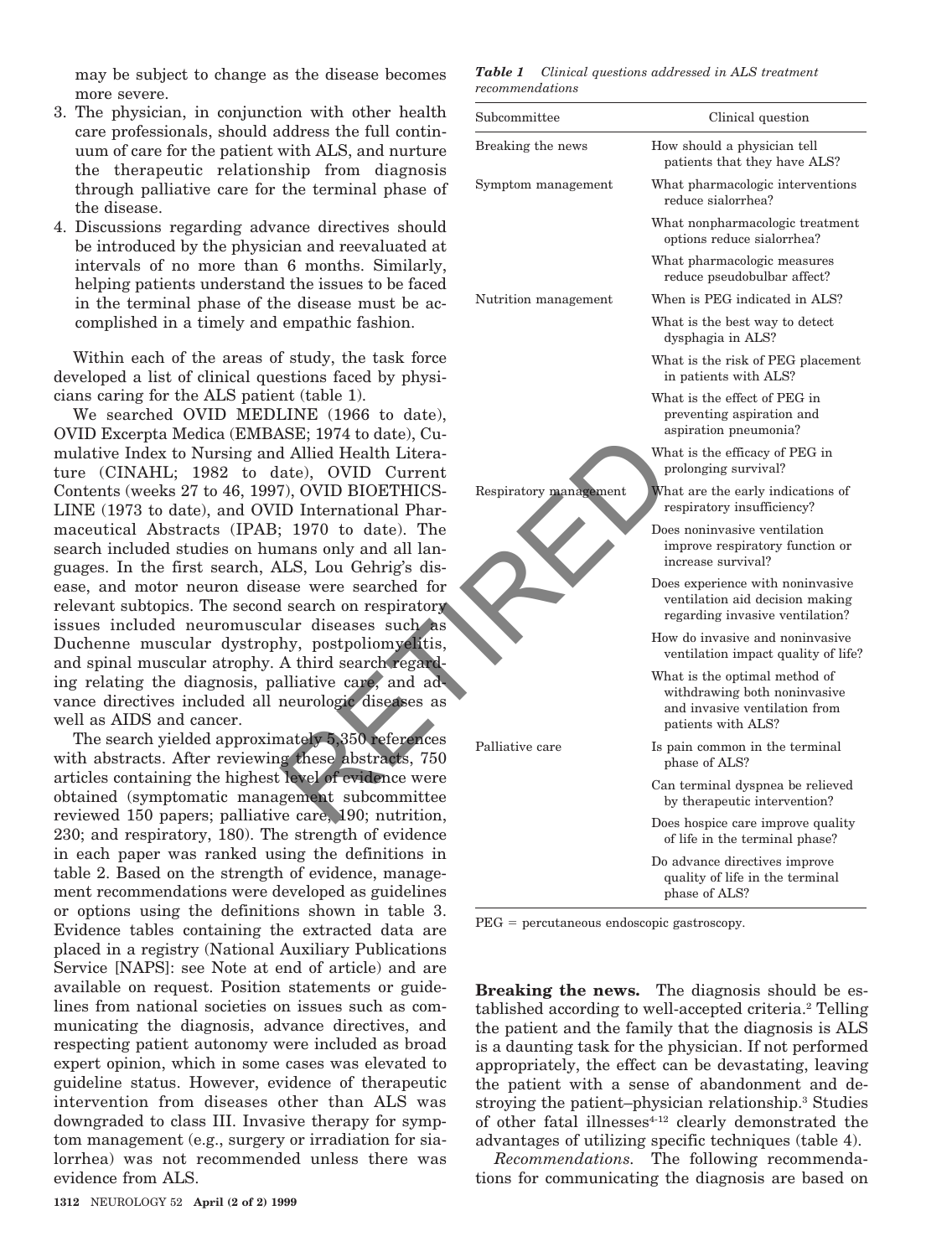*Table 2 Definitions of classification of evidence*

| Class | Definition                                                                                                                                            |
|-------|-------------------------------------------------------------------------------------------------------------------------------------------------------|
| Τ     | Evidence provided by one or more well-designed,<br>randomized, controlled clinical trials                                                             |
| Н     | Evidence provided by one or more well-designed,<br>observational clinical studies with concurrent controls<br>(e.g., case control and cohort studies) |
| ш     | Evidence provided by expert opinion, case series, case<br>reports, and studies with historical controls                                               |

the literature review and broad expert consensus (position statements, etc.):

- 1. The physician should give the diagnosis to the patient and discuss its implications. Respect the cultural and social background of the patient in the communication process by asking whether the patient wishes to receive information or prefers that the information be communicated to a family member. (Guideline)
- 2. The diagnosis should always be given in person and never by telephone. (Guideline)
- 3. Provide printed materials about the disease and about support and advocacy organizations (Guideline), and a letter or audiotape summarizing what the physician has discussed. (Option)
- 4. Avoid the following: withholding the diagnosis, providing insufficient information, delivering information callously, or taking away or not providing hope. (Guideline)

*Research recommendations.* Surveys or controlled studies are needed in ALS to 1) assess patient and caregiver perceptions of each step in breaking the news to help improve the process, 2) determine whether current recommendations about breaking the news have an effect on outcomes (with focus on adequacy of patient coping strategies), 3) study the impact of culture and social environment on disclosure methods, and 4) include disclosure techniques in medical curricula and to evaluate their implementation.

|  |  |  |  |  | <b>Table 3</b> Classification of management recommendations |
|--|--|--|--|--|-------------------------------------------------------------|
|--|--|--|--|--|-------------------------------------------------------------|

| Classification | Definition                                                                                                                                                                                                     |
|----------------|----------------------------------------------------------------------------------------------------------------------------------------------------------------------------------------------------------------|
| Standard       | A principle for patient management that reflects a<br>high degree of certainty based on class I<br>evidence, or very strong evidence from class II<br>studies when circumstances preclude randomized<br>trials |
| Guideline      | Recommendations for patient management<br>reflecting moderate clinical certainty (usually<br>class II evidence or strong consensus of class III<br>evidence)                                                   |
| Option         | A strategy for patient management for which the<br>evidence (class III) is inconclusive or when there<br>is some conflicting evidence or opinion                                                               |

*Table 4 How should a physician tell patients that they have ALS (adapted from Ptacek and Eberhardt11)*

| tion                                                                                                                                                                                                                                                      |                |                                                                                                                                                      |  |
|-----------------------------------------------------------------------------------------------------------------------------------------------------------------------------------------------------------------------------------------------------------|----------------|------------------------------------------------------------------------------------------------------------------------------------------------------|--|
|                                                                                                                                                                                                                                                           | Task           | Recommendations                                                                                                                                      |  |
| ore well-designed,<br>al trials:                                                                                                                                                                                                                          | Location       | Quiet, comfortable, and private                                                                                                                      |  |
| ore well-designed,                                                                                                                                                                                                                                        | Structure      | In person, face-to-face <sup>7-10</sup>                                                                                                              |  |
| with concurrent controls<br>studies)                                                                                                                                                                                                                      |                | Convenient time                                                                                                                                      |  |
| pinion, case series, case                                                                                                                                                                                                                                 |                | Enough time to ensure no rushing or<br>interruptions                                                                                                 |  |
| torical controls                                                                                                                                                                                                                                          |                | Make eye contact and sit close to patient                                                                                                            |  |
|                                                                                                                                                                                                                                                           | Participants   | Have patient's support network present                                                                                                               |  |
| oad expert consensus                                                                                                                                                                                                                                      | What is said   | Find out what the patient already knows<br>about the condition <sup>12</sup>                                                                         |  |
| the diagnosis to the                                                                                                                                                                                                                                      |                | Ascertain how much the patient wants to<br>know about ALS                                                                                            |  |
| plications. Respect the<br>bund of the patient in                                                                                                                                                                                                         |                | Give a warning comment that bad news is<br>coming                                                                                                    |  |
| by asking whether the<br>information or prefers                                                                                                                                                                                                           |                | There is no cure, symptoms tend to steadily<br>worsen, and prognosis is highly variable                                                              |  |
| municated to a family                                                                                                                                                                                                                                     |                | <b>Acknowledge and explore the patient's</b><br>reaction and allow for emotional<br>expression                                                       |  |
| ys be given in person<br>uideline)<br>about the disease and                                                                                                                                                                                               |                | Summarize the discussion verbally, in<br>writing, and/or on audiotape <sup>3,4</sup>                                                                 |  |
| organizations (Guide-                                                                                                                                                                                                                                     |                | Allow for questions                                                                                                                                  |  |
| ape summarizing what<br>l. (Option)                                                                                                                                                                                                                       | Reassurance    | Explain that the complications of ALS are<br>treatable                                                                                               |  |
| nolding the diagnosis,<br>mation, delivering in-<br>ng away or not provid-                                                                                                                                                                                |                | Reassurance that every attempt will be<br>made to maintain the patient's function<br>and that the patient's treatment<br>decisions will be respected |  |
| Surveys or con-<br>s.<br>LS to 1) assess patient<br>each step in breaking<br>process, 2) determine<br>tions about breaking<br>outcomes (with focus<br>g strategies), 3) study<br>al environment on dis-<br>lude disclosure tech-<br>and to evaluate their |                | Reassurance that the patient will continue<br>to be cared for and will not be<br>abandoned <sup>7,8</sup>                                            |  |
|                                                                                                                                                                                                                                                           |                | Discuss opportunities to participate in<br>research treatment protocols                                                                              |  |
|                                                                                                                                                                                                                                                           |                | Acknowledge willingness to get a second<br>opinion if the patient wishes                                                                             |  |
|                                                                                                                                                                                                                                                           | How it is said | Emotional manner: warmth, caring,<br>empathy, respect                                                                                                |  |
|                                                                                                                                                                                                                                                           |                | Give news at person's pace; allow the<br>patient to dictate what he or she is told                                                                   |  |
|                                                                                                                                                                                                                                                           | Language       | Simple and careful word choice, yet direct;<br>no euphemisms or medical jargon                                                                       |  |
|                                                                                                                                                                                                                                                           |                |                                                                                                                                                      |  |

**Symptom management (sialorrhea and pseudobulbar affect**). The goal of symptom management is to improve the quality of life of the patient, family, and healthcare provider. Prominent symptoms include sialorrhea, pseudobulbar affect, speech impairment, sleep disorders and fatigue, depression, difficulties with activities of daily living, and ambulation. This section focuses on two particularly bothersome but treatable problems—sialorrhea and pseudobulbar affect—whereas other symptoms will be addressed in future documents.

*Sialorrhea.* Sialorrhea is important to the patient because it causes significant social stress. The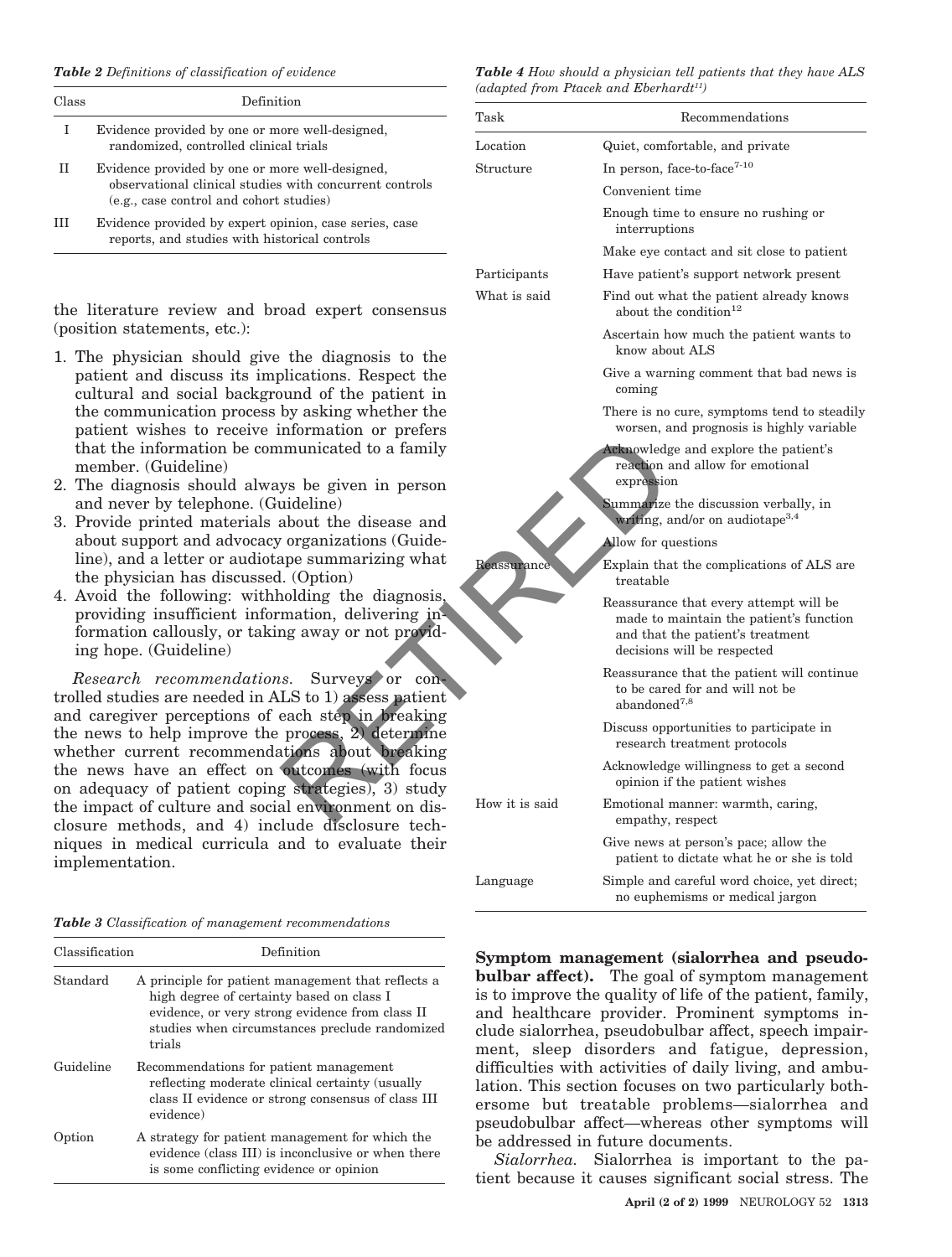physician must distinguish between sialorrhea and thick mucus production because treatment of these symptoms differs. Saliva production is actually decreased in patients with ALS.13,14 Thus, poor handling of saliva appears to be the major cause of sialorrhea in ALS and in other disorders such as cerebral palsy, mental retardation, developmental disability, Down syndrome, and oropharyngeal carcinoma. In these patients sialorrhea has been managed by attempting to decrease saliva production, improve handling of secretions, or divert and remove saliva. Because there is scant evidence in ALS, treatment of sialorrhea in other neurologic conditions was included in the analysis.

What pharmacologic interventions reduce sialorrhea? Two reports supported the use of glycopyrrolate (Robinul) for control of sialorrhea in patients with cerebral palsy or developmental disabilities.<sup>15,16</sup> Amitriptyline (Elavil) has been used widely in ALS but not studied in controlled trials. Decreased drooling in patients with cerebral palsy was also reported with benztropine  $(Cogentin),<sup>17</sup>$  trihexyphenidyl hydrochloride (Artane),<sup>18</sup> and transdermal hyoscine (Scopolamine).19,20 Transdermal hyoscine decreased drooling in developmentally delayed children, patients with mental retardation, and patients with oropharyngeal carcinoma.19,21 Atropine reduced sialorrhea in a crossover study of a patient with closed head injury.<sup>22</sup> For thick mucus production associated with sialorrhea, the addition of a beta blocker, such as propranolol (Inderal) or metoprolol (Toprol), appeared to confer clinical benefit for patients with ALS in an uncontrolled trial.<sup>23</sup> All and the state of a beta model widely as the manufacture of the manufacture of the manufacture of a beta blocker, such an and patients with a patient with a spectral control of a beta blocker, such the exercise of a bet

What nonpharmacologic treatments reduce sialorrhea? Suction machines are widely used for symptom control, although we found no evidence supporting their value in ALS. Both manually assisted coughing techniques and mechanical insufflation–exsufflation (In-Exsufflator cough machine) were effective in extracting excess mucus from the airway.24 This device works by providing deep insufflation followed by an immediate decrease in pressure that creates a forced exsufflation. The In-Exsufflator was clinically effective in acutely ill ventilator-dependent, postpolio patients.25

Two additional approaches may be considered when medical treatments fail. External beam irradiation (3 to 30 Gy, 3 to 10 fractions) to a single parotid gland may be effective in reducing sialorrhea,<sup>26</sup> but it has not been evaluated in ALS. Surgical intervention has been tried in patients with ALS.14,27 However, no consistent evidence demonstrated efficacy, and there were reports of increased adverse events including death.27

*Pseudobulbar affect.* Pseudobulbar affect, or pathologic crying or laughing, is a troubling symptom for patients with ALS. The emotional lability is not a mood disorder,<sup>28</sup> but an abnormal affective display<sup>29</sup> that occurs in as many as  $50\%$  of patients.<sup>30,31</sup> The physician must be alert for pseudobulbar affect because patients and families often do not volunteer symptoms.

What pharmacologic measures reduce pseudobulbar affect? A randomized controlled trial in patients with MS supported the use of amitriptyline for pseudobulbar affect.32 A single study in a mixed population of patients including ALS reported satisfactory results with fluvoxamine (Luvox).<sup>33</sup>

#### *Recommendations.* **For sialorrhea:**

- 1. Treat sialorrhea with glycopyrrolate (figure 1), benztropine, transdermal hyoscine, atropine, trihexyphenidyl hydrochloride, or amitriptyline. (Option)
- 2. Treat thick mucus production associated with sialorrhea with propranolol or metoprolol. (Option)
- 3. Consider manually assisted coughing and mechanical insufflation–exsufflation for clearing secretions, especially during acute infection. (Option)

# **For pseudobulbar affect (emotional lability):**

- 1. Treat pseudobulbar affect with amitriptyline. (Option)
- 2. Consider fluvoxamine as an alternate choice. (Option)

# *Research recommendations.*

- 1. Conduct randomized controlled trials to study anticholinergic medications for sialorrhea in ALS.
- 2. Develop more efficient mechanical devices for handling saliva and thick mucus.
- 3. Examine the safety and efficacy of parotid irradiation and surgical procedures for sialorrhea in ALS.
- 4. Study selective serotonin reuptake inhibitors for pseudobulbar affect in ALS.

**Nutrition.** Patients with dysphagia are at risk for suboptimal caloric and fluid intake, 34,35 and a worsening of muscle atrophy, weakness, and fatigue. Common symptoms include jaw weakness and fatigue, drooling, choking on fluid and food, and slow eating. Barium swallow may assist in developing strategies to maintain oral intake. The presence of laryngeal penetration on video fluoroscopy in the setting of dysphagia indicates a high risk for subsequent pneumonia.36,37 However, the variance among experienced speech pathologists in interpreting video fluoroscopy is large.<sup>38</sup>

As dysphagia progresses, PEG should be considered as an alternative or supplemental route for oral nutrition (figure 2). The immediate benefits are adequate nutritional intake, weight stabilization, and an alternate route for medication.39,40 People with PEG can often continue to swallow some liquids and solids. Patients and families are generally positive regarding PEG,41-43 although the impact of PEG on quality of life in ALS has not been studied in detail.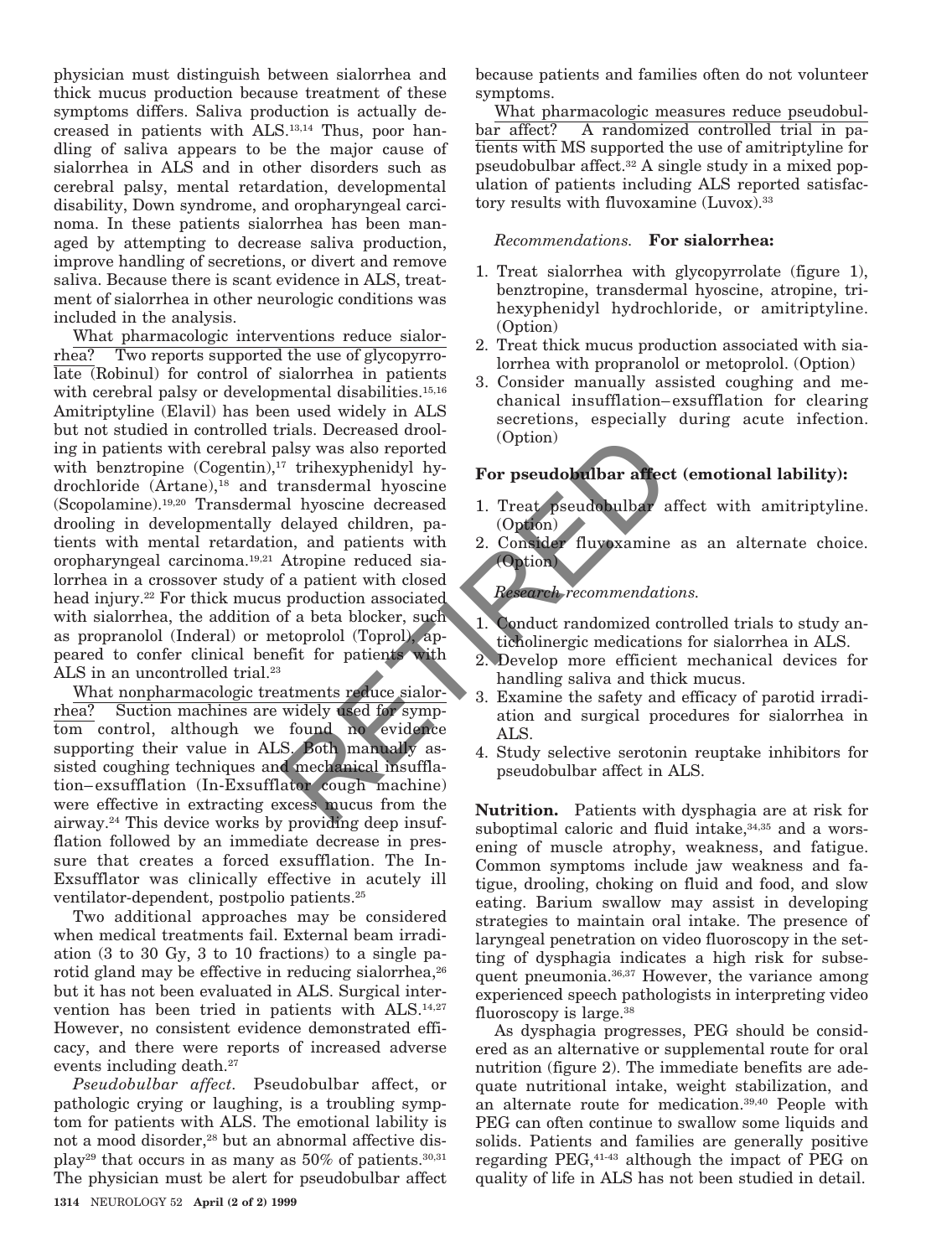

*When is a PEG indicated in ALS?* Initial management of dysphagia in patients with ALS includes modification of food and fluid consistency, and coaching by a speech pathologist. If this fails, evaluation for PEG tube placement is then warranted.<sup>43</sup>

In ALS, the recommendation for PEG should be made before the forced vital capacity (VC) falls to 50% of predicted (discussed later) and not in the preterminal phase.39,40 The decision is based on progression of dysphagia and family concern about feeding difficulties. Specifically, PEG is indicated when patients with ALS have symptomatic dysphagia with accelerated weight loss due to insufficient caloric intake, dehydration, or ending meals prematurely because of dysphagia or choking on food.39,40 The timing of PEG should be considered in the context of pulmonary status (discussed later).

*What is the best way to detect dysphagia in ALS?* A careful history should be obtained at each visit to identify symptomatic dysphagia. There is no single test to detect dysphagia in patients with ALS. Questions regarding the physical manipulation of food and fluid (e.g., frequency of choking, texture of foods that cause problems, drooling, duration of meals, fatigue while eating) are revealing. Although a barium swallow study may provide supportive evidence for dysphagia, the indication for PEG in ALS

depends on the presence of inadequate oral intake and diminished quality of life due to choking rather than the result of a swallowing study. $43-46$ *What is the risk of PEG placement in patients with*

*ALS?* The onset of dysphagia may coincide with the insidious development of respiratory insufficiency, which is the major determinant of survival.47,48 Because PEG tube insertion typically employs procedural sedation, knowledge of a patient's respiratory capacity and monitoring of oxygen saturation are essential.49 To minimize risks, evidence indicates that PEG should be placed before VC falls below 50% of predicted.39,40

Complications of PEG placement include transient laryngeal spasm (7.2%), localized infection (6.6%), gastric hemorrhage (1 to 4%), failure to place PEG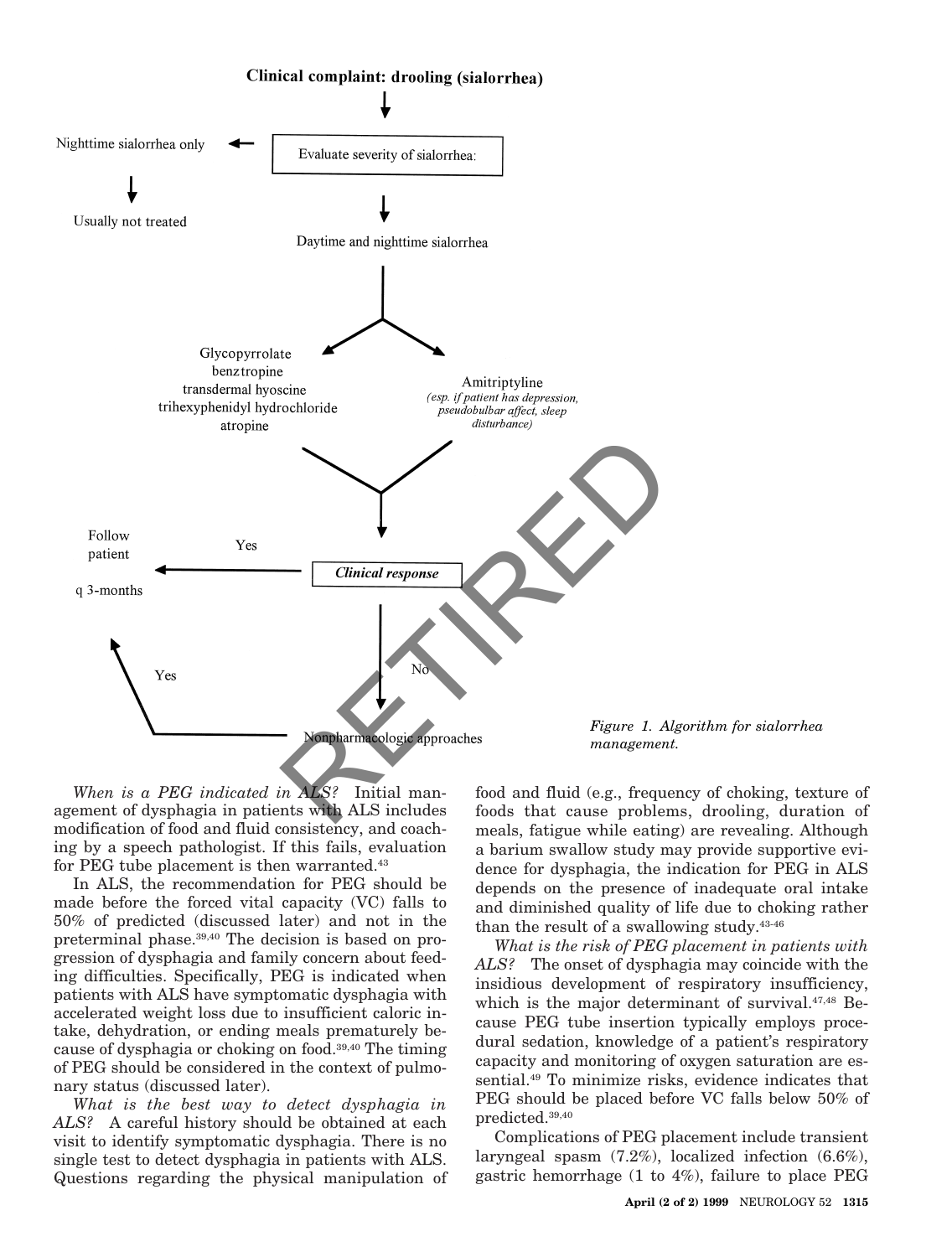

due to technical difficulties (1 to 9%), and death due to respiratory arrest  $(1.9\%)$ .<sup>39,40</sup>

*What is the effect of PEG on preventing aspiration and aspiration pneumonia?* PEG or percutaneous endoscopic jejunostomy does not prevent aspiration pneumonia.41,43,50-54 Therefore, prevention of aspiration pneumonia is not an indication for PEG.46 The major risk factors for post-PEG pneumonia include a pre-PEG history of aspiration pneumonia, presence of reflux esophagitis during endoscopy, and concurrent infection.51,52-56

Although not studied in ALS, a prokinetic agent (such as cisapride) to enhance gastric emptying may reduce the incidence of post-PEG aspiration.<sup>57</sup> There is some evidence that recurrent aspiration pneumonia in aphonic patients with ALS may be treated with conservative laryngectomy or laryngeal diversion.58,59 The role of cricopharyngeal myotomy in the management of dysphagia in ALS is uncertain.45,60

*What is the efficacy of PEG in prolonging survival?* Two studies suggest that insertion of PEG may prolong survival.39,40 Patients with PEG lived an average of 1 to 4 months longer than patients who refused or who were deemed ineligible for PEG.39,40 The survival advantage was greatest in patients with a  $VC > 50\%$  at time of PEG insertion.<sup>40</sup> However, control subjects were not randomized and other factors that might influence survival (such as depression) were not evaluated systematically.

#### *Figure 2. Algorithm for nutrition management. <sup>1</sup> Rule out contraindications. <sup>2</sup> Prolonged mealtime, ending meal prematurely because of fatigue, accelerated weight loss due to poor caloric intake, family concern about feeding difficulties. \*Forced vital capacity (FVC) or vital capacity (VC) can be used. VC may be more accurate in patients with bulbar dysfunction. <sup>3</sup> For example, Colorado Dysphagia Disability Inventory, bulbar questions in the ALS Functional Rating Scale, or other instrument.*  $Dx = diagnosis;$  $PEG = percutaneous endoscopic$ *gastrostomy.*

# *Recommendations.*

- 1. PEG is indicated for patients with ALS who have symptomatic dysphagia and should be considered soon after symptom onset. (Guideline)
- 2. For optimal safety and efficacy, PEG should be offered and placed when the patient's VC is more than 50% of predicted. (Guideline)

# *Research recommendations.*

- 1. Establish the fluid and caloric requirements of patients with ALS at different stages of the illness.
- 2. Evaluate the incidence of utilizing PEG in ALS and of aspiration pneumonia after PEG.
- 3. Measure the effect of PEG intervention on survival and quality of life in ALS.
- 4. Study the decision-making process to understand which factors are important to patients.
- 5. Promote understanding of nutritional issues and standardize nutritional care to facilitate planning future clinical trials and meta-analyses of new drugs for ALS.
- 6. Evaluate the efficacy of conservative laryngectomy for recurrent aspiration pneumonia in aphonic patients.
- 7. Study the impact of advance directives on future PEG placement.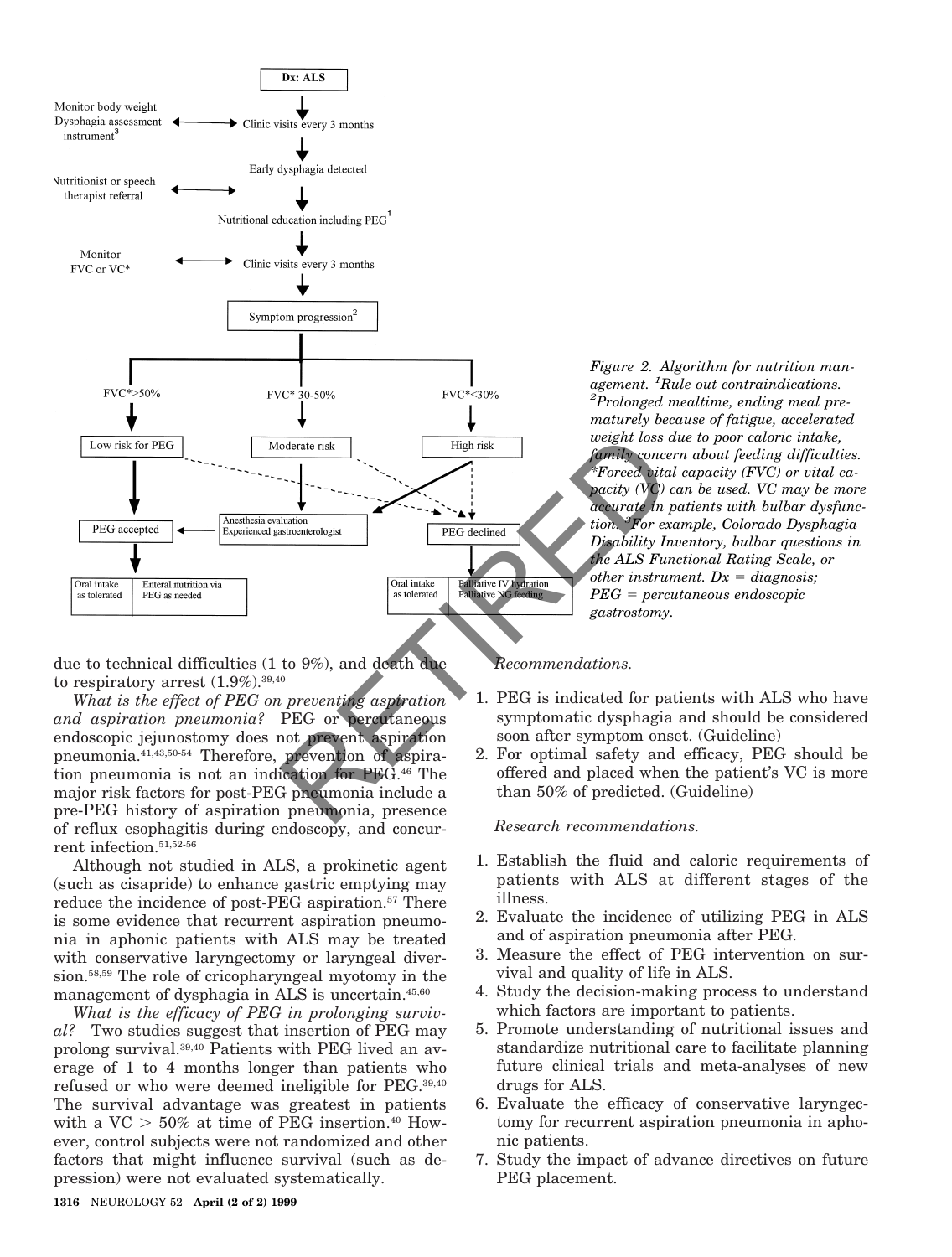

**Respiratory management.** Respiratory care presents the greatest challenge for the ALS patient and the clinician. Deciding when to initiate noninvasive mechanical ventilation is critical because of the risk of either sudden death or ventilator dependence without proper advance planning.<sup>61-64</sup> An early understanding of the patient's preferences will help ensure careful and timely planning (figure 3).

*What are the early indications of respiratory insufficiency?* Early signs and symptoms of weakness of the respiratory muscles are subtle and easily overlooked if not sought specifically.<sup>65</sup> Symptoms include dyspnea on exertion, supine dyspnea, marked fatigue, disturbed sleep (frequent nocturnal awakenings, excessive daytime sleepiness), and morning headaches.66,67 No evidence indicated the best test of detecting early signs of impending respiratory failure. Probably the most sensitive pulmonary measurement to detect early respiratory muscle weakness (respiratory insufficiency) is maximal inspiratory pressure, $65$  but no studies test its efficacy in detecting impending respiratory failure in ALS. Erect sitting VC, and possibly supine VC (to detect early diaphragmatic weakness), $66$  are useful in monitoring declining respiratory function. Thus, VC

should be monitored in patients with ALS (although no published data indicated how frequently this should be performed).<sup>48,68</sup> Nocturnal oximetry is useful in evaluating nocturnal hypoventilation. A full polysomnogram is an alternative test, but is not needed in most patients.<sup>66,69,70</sup>

A decrease in VC to 50% of predicted is often associated with respiratory symptoms.71,72 Even in the absence of symptoms, when the VC falls to this level, a number of planning steps must be taken (see figure 3). A VC less than 1 L (or less than 25 to 30% of predicted) indicates significant risk of impending respiratory failure or death.65 Bulbar impairment increases the risk of aspiration, $64$  and acute respiratory infection can precipitate sudden respiratory failure.<sup>64</sup>

*Does noninvasive ventilation improve respiratory function or increase survival?* Impaired ventilatory function, which is expected late in the course of ALS, occasionally occurs shortly after onset of symptoms. Patients, families, and physicians must then consider chronic ventilatory support. Patients and physicians often consider noninvasive ventilation more desirable than invasive ventilatory support with tracheostomy. Moreover, noninvasive ventilation offers direct clinical benefit to the patient. Several studies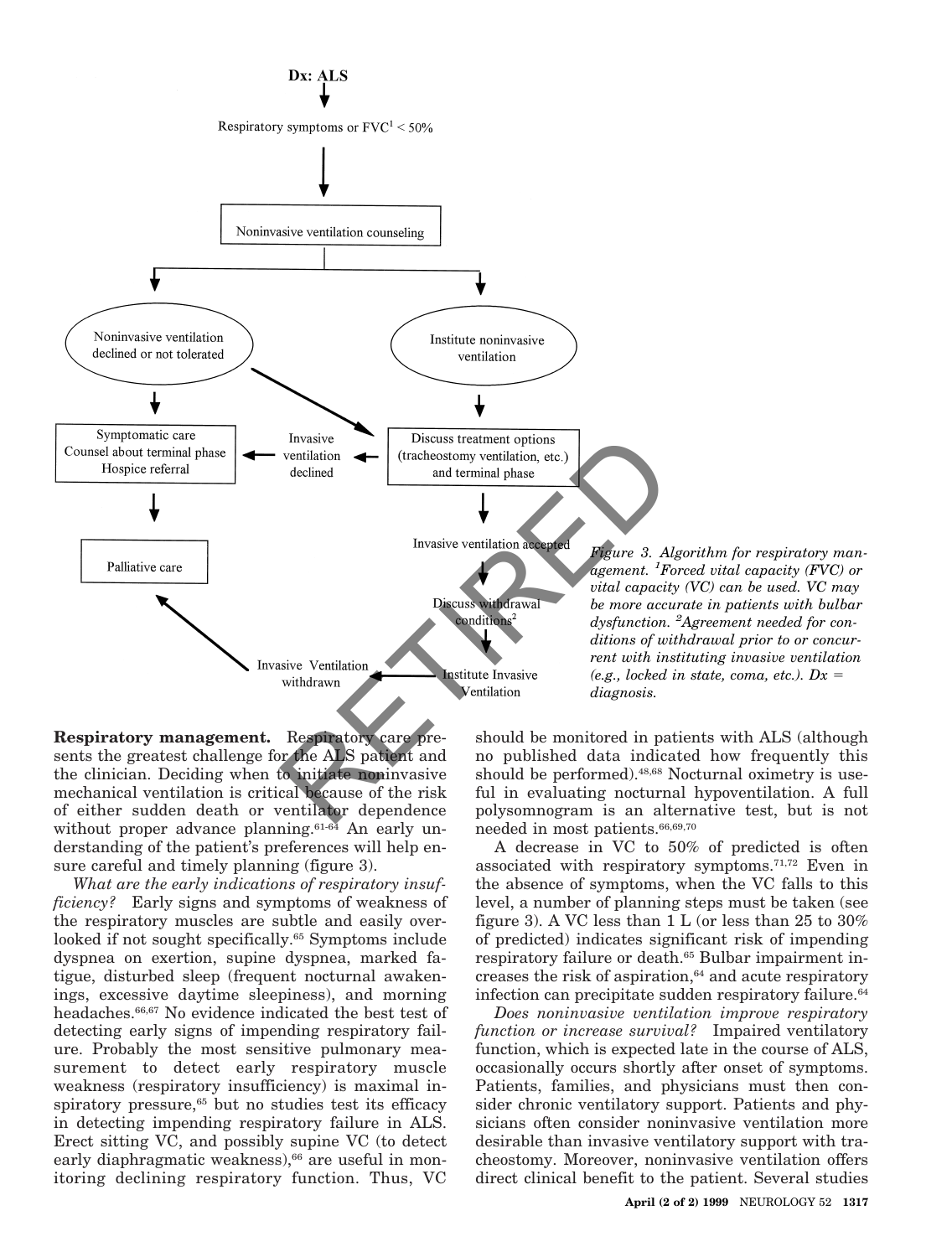indicate that noninvasive ventilation improved the symptoms of hypoventilation, thereby improving quality of life<sup>63,73,74</sup> and increasing survival of patients with ALS by several months.47,61,71,75 Invasive ventilation may increase survival more effectively but with a greater financial and care burden.<sup>71</sup>

Loss of bulbar muscle tone and difficulty clearing secretions reduce tolerance of noninvasive ventilation and may define the limit of noninvasive ventilation.61 Thus, patients with bulbar ALS may not tolerate noninvasive ventilation, and invasive ventilation should be considered.72

*Does experience with noninvasive ventilation aid decisions about invasive ventilation?* When a patient can no longer tolerate noninvasive positivepressure ventilation or it fails to be effective, he or she has to choose between invasive ventilation with tracheostomy or palliative care (see figure 3). Limited evidence in patients with ALS suggests that some patients who experienced noninvasive ventilation decided against invasive ventilation when the noninvasive ventilation became ineffective.<sup>47,61,76,77</sup> Moreover, some patients were on long-term invasive ventilation following emergency hospitalization in the absence of prior planning.71

The results of these studies suggest that previous experience with noninvasive ventilation may assist the patient and the family in deciding whether to use invasive ventilation, but this point is still not clear.47,71,76,77

*How do invasive and noninvasive ventilation impact quality of life?* Patients with ALS who depend on long-term invasive or noninvasive ventilation, either full- or part-time, can lead meaningful lives, and few regret being on a ventilator.78-81 Collectively, these studies provide evidence that ventilatory support should be discussed with each patient with ALS well before the development of respiratory insufficiency symptoms.78,79 Ventilator-dependent patients with ALS are not more depressed than patients with ALS who are not ventilator dependent.79 Additionally, because patient satisfaction is higher with noninvasive than invasive ventilation, noninvasive ventilation should be considered before tracheostomy.71 Patients on chronic invasive ventilation, and their families, bear a great financial, social, and emotional burden.<sup>80</sup> The cost and possible benefit should be discussed openly and honestly with the patient and the family.

*Caveat:* Outside observers cannot assess accurately a patient's quality of life. In one study, medical personnel overestimated patient dissatisfaction significantly in every aspect measured, and they judged incorrectly that patients would be dissatisfied with life on a ventilator.<sup>82</sup>

*What is the optimal method of withdrawing the patient from noninvasive and invasive ventilation?* Legal and ethical precedents support the right of a mentally competent, informed patient to refuse or to discontinue any treatment, including life support and mechanical ventilation. Healthcare providers are required to respect such a request.26,76,77-88

As ALS progresses, most patients who select a ventilator become completely dependent on it.75 Unfortunately the patient may ultimately become unable to communicate; therefore, it is critical to agree, prior to this point, which circumstances will trigger withdrawal of the ventilator. Although no rigorous comparative studies have investigated the optimal method for withdrawing mechanical ventilation, some retrospective studies, although not in patients with ALS, provided information on how to carry out this important procedure in a humane manner.<sup>88</sup> The evidence in these studies was based on acute critical care experience with intubated patients in which the patient or family agreed to withdraw mechanical ventilation because there was no reasonable hope of recovery, and death was anticipated without ventilator support. From this experience, a stepwise approach is suggested.88 As defined by the principle of "double effect," the intention is to relieve suffering, not to hasten death, although death may be hastened as a consequence.<sup>89</sup>

When initiating ventilatory withdrawal, the primary goal is to maintain patient comfort. If utilizing supplemental oxygen, the first step is to discontinue supplemental oxygen and end positive expiratory pressure, followed by conversion to a T-piece and spontaneous breathing.<sup>88</sup> Several reports provide timing and dosing details when withdrawing ventilatory support.85,90,91 At each step in the withdrawal process, patients may require pretreatment with a sedative–hypnotic (equivalent to 15 mg per hour of IV diazepam [Valium]) and/or opioid (equivalent to 15 mg per hour of IV morphine), raising the dose as necessary to relieve dyspnea and anxiety, even to the point of unconsciousness if necessary and requested.85,86 The use of a muscle-paralyzing agent during ventilator withdrawal was not supported in the literature.89  $\begin{array}{ll}\n \text{in} \text{matrix} & \text{value} \\
 \text{in} \text{matrix} & \text{value} \\
 \text{in} \text{matrix} & \text{value} \\
 \text{in} \text{matrix} & \text{value} \\
 \text{in} \text{matrix} & \text{value} \\
 \text{in} \text{matrix} & \text{value} \\
 \text{in} \text{matrix} & \text{value} \\
 \text{in} \text{matrix} & \text{value} \\
 \text{in} \text{matrix} & \text{value} \\
 \text{in} \text{matrix} & \text{value} \\
 \text{in} \text{matrix} & \text{value} \\
 \text{in} \text{matrix} & \text{value} \\
 \text{in} \text{$ 

#### *Recommendations.*

- 1. Be vigilant for symptoms indicating hypoventilation. Serial measures of pulmonary function (especially VC) are recommended to guide management and to determine prognosis with the understanding that no single test can detect hypoventilation reliably. (Guideline)
- 2. Offer noninvasive ventilatory support as an effective initial therapy for symptomatic chronic hypoventilation and to prolong survival in patients with ALS. (Guideline)
- 3. When long-term survival is the goal, offer invasive ventilation and fully inform patient and family of burdens and benefits. (Guideline)
- 4. In accordance with the principle of patient autonomy, physicians should respect the right of the patient with ALS to refuse or withdraw any treatment, including mechanical ventilation. (Guideline)
- 5. When withdrawing ventilation, use adequate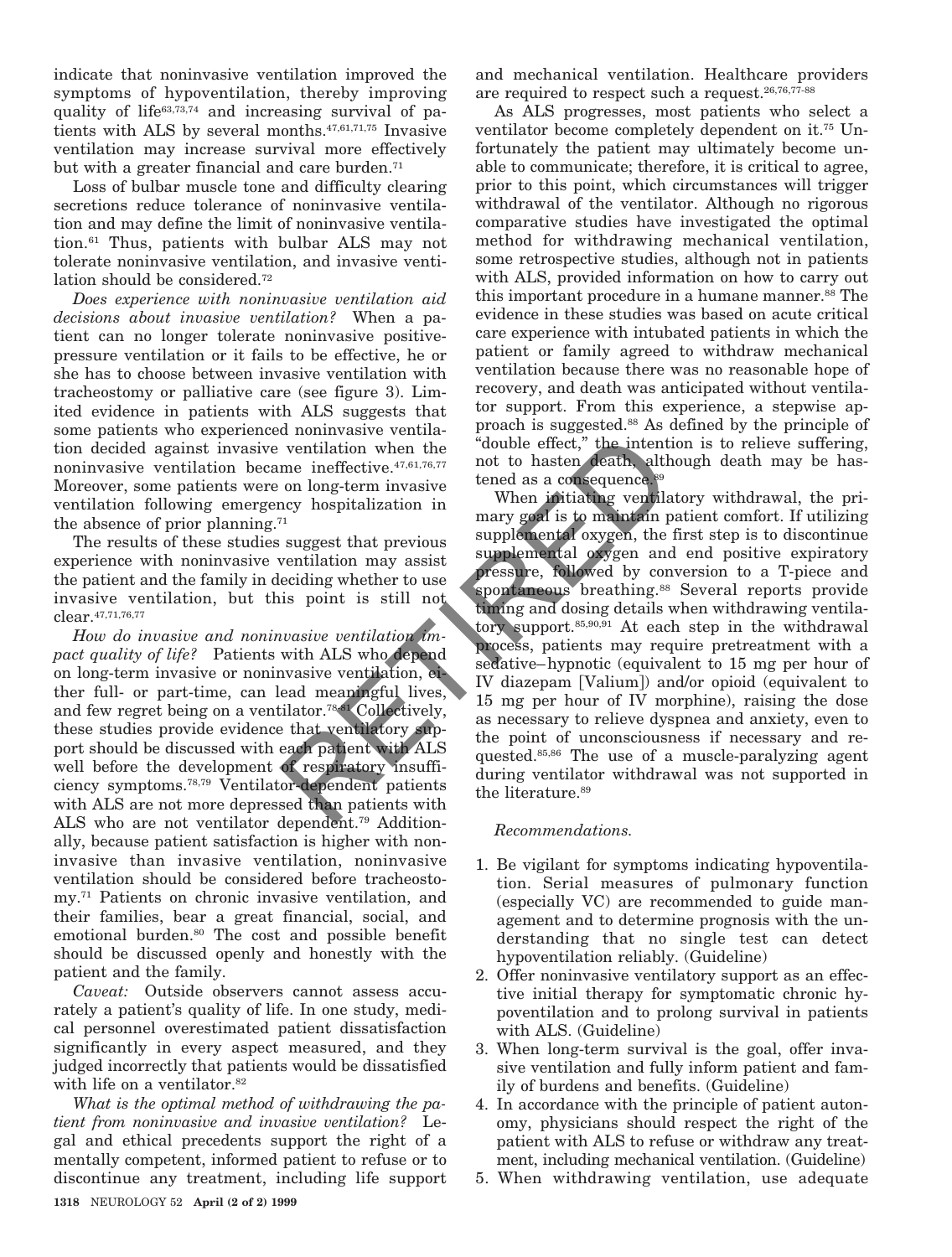opiates and anxiolytics to relieve dyspnea and anxiety. (Guideline)

*Bioethics statement:* It is a strong consensus of both the ALS Task Force and the Quality Standards Subcommittee of the AAN that during withdrawal of ventilation, paralyzing drugs should not be used.

*Research recommendations.*

- 1. Study whether noninvasive ventilation improves quality of life and prolongs survival for patients with ALS.
- 2. Identify (a) whether early ventilatory support alters prognosis, (b) the optimal timing of ventilatory intervention, and (c) better noninvasive methods of ventilatory support.
- 3. Study methods of withdrawing both invasive and noninvasive respiratory support in ALS.

**Palliative care.** *Ethical considerations.* Shared decision making. The physician and the patient should share in decision making, understanding that cultural and religious values will have an impact on decisions.12 The physician should explain the risks and benefits of treatments at each visit in an unbiased way, and understand that the patient's choices could change as the disease progresses.

Goals of palliative care. As ALS progresses, the goal of patient care changes from maximizing function to providing effective and compassionate palliative care.<sup>82-87</sup> One approach to provide adequate relief from two of the most prevalent and unpleasant symptoms in the terminal phase—dyspnea and anxiety—is as follows<sup>112</sup>:

- 1. Treatment of reversible causes of dyspnea if present (e.g., bronchospasm, pneumonia)
- 2. Treatment of intermittent dyspnea
	- a. Relief of anxiety (0.5 to 2 mg lorazepam sublingually)
	- b. Inhaled opiates (e.g., 5 mg morphine)
	- c. A total of 5 to 10 mg IV midazolam (slowly) for severe dyspnea
- 3. Treatment of constant dyspnea
	- a. Opiates (e.g., morphine, start with 2.5 mg IV/subcutaneously/transdermally, or oral equivalent every 4 hours
	- b. For severe dyspnea, continuous IV morphine infusion
	- c. Add 2.5 to 5 mg diazepam or midazolam for nocturnal symptom control
	- d. For terminal restlessness, chlorpromazine (25 mg every 4 to 12 hours rectally or 12.5 mg every 4 to 12 hours IV)
- 4. Treatment of hypoxia with oxygen only

Continued communication with the paralyzed patient is often difficult and must be given high priority. Psychological and spiritual guidance should also be offered.

*Is pain common in the terminal phase of ALS?* Although pain in ALS is not usual in the initial stages, $92$  between 40 and 73% of patients experience pain in later stages.93-96 It may be caused by stiff joints, muscle cramps, or pressure on the skin or joints from immobility. In one series, 55% of patients responded to combinations of anti-inflammatory, antispasticity, and non-narcotic analgesic drugs. Among hospice patients with ALS, approximately 80% reported a good response to opioids.94 The World Health Organization (WHO) pain management recommendations for patients with cancer<sup>97</sup> should be useful for pain management in patients with ALS. Strong evidence has documented the effectiveness of opioids for cancer pain, and two position papers from the AAN advocate opioids for treatment of pain in palliative care settings. 83,86

*Can dyspnea in terminal stages be relieved by therapeutic intervention?* Dyspnea from respiratory muscle weakness occurs in approximately 50% of patients with ALS.94-96 Relief of dyspnea using opioids was rated as good by 81% of hospice patients with ALS.94 Opioids are advocated for treating dyspnea in two AAN position papers regarding care of terminal neurologic patients.83,86 Although not studied in patients with ALS, oxygen was an effective treatment for dyspnea in hypoxemic cancer patients with restrictive lung disease.98 Extreme caution is indicated when administering oxygen to nonterminal patients to avoid inducing hypoventilatory respiratory failure in hypercapnic patients.99  $\begin{tabular}{ll} n, number of samples are used in the image and the image and the provided a single number of samples are used in the image. \\ \hline \end{tabular} \begin{tabular}{ll} \hline \textbf{a} & \textbf{b} & \textbf{c} & \textbf{c} & \textbf{d} & \textbf{d} & \textbf{d} & \textbf{e} & \textbf{d} & \textbf{d} & \textbf{e} & \textbf{d} & \textbf{d} & \textbf{e} & \textbf{e} & \textbf{d} & \textbf{e} & \textbf{e} & \textbf{e} & \textbf{e} \\ \hline \end{tabular} \begin{tabular}{ll} \hline \textbf{$ 

Patients who have attacks of dyspnea may benefit from calming techniques to reduce anxiety. Anxiety attacks due to dyspnea may be treated with shortacting anxiolytics, such as 0.5 to 2.0 mg lorazepam sublingually. A prospective, uncontrolled study of cancer patients indicated that chlorpromazine (Thorazine) helped relieve symptoms of dyspnea.100 In an uncontrolled study of patients with cancer, acupuncture appeared to be helpful in treating dyspnea.<sup>101</sup>

*Does hospice care improve quality of life in the terminal phase?* Uncontrolled studies reported some benefit from hospice care in improving the quality of life of patients with ALS.<sup>94-96</sup> In a randomized, controlled clinical trial in cancer patients, "satisfaction with interpersonal care," "involvement of care," and pain management were significantly better with hospice care than with conventional care.<sup>102</sup> Using a measure of quality of death in cancer patients, hospice patients had better quality-of-death scores than conventional care patients.<sup>103</sup> Uncontrolled studies suggest similar results from hospice care for patients with ALS. A retrospective analysis of hospice chart data showed that 94% of patients with motor neuron disease were judged to be "peaceful and settled" at death in hospice.<sup>94</sup>

*Do advance directives improve quality of life for the patient in the terminal phase of ALS?* We found no evidence that advance directives improve quality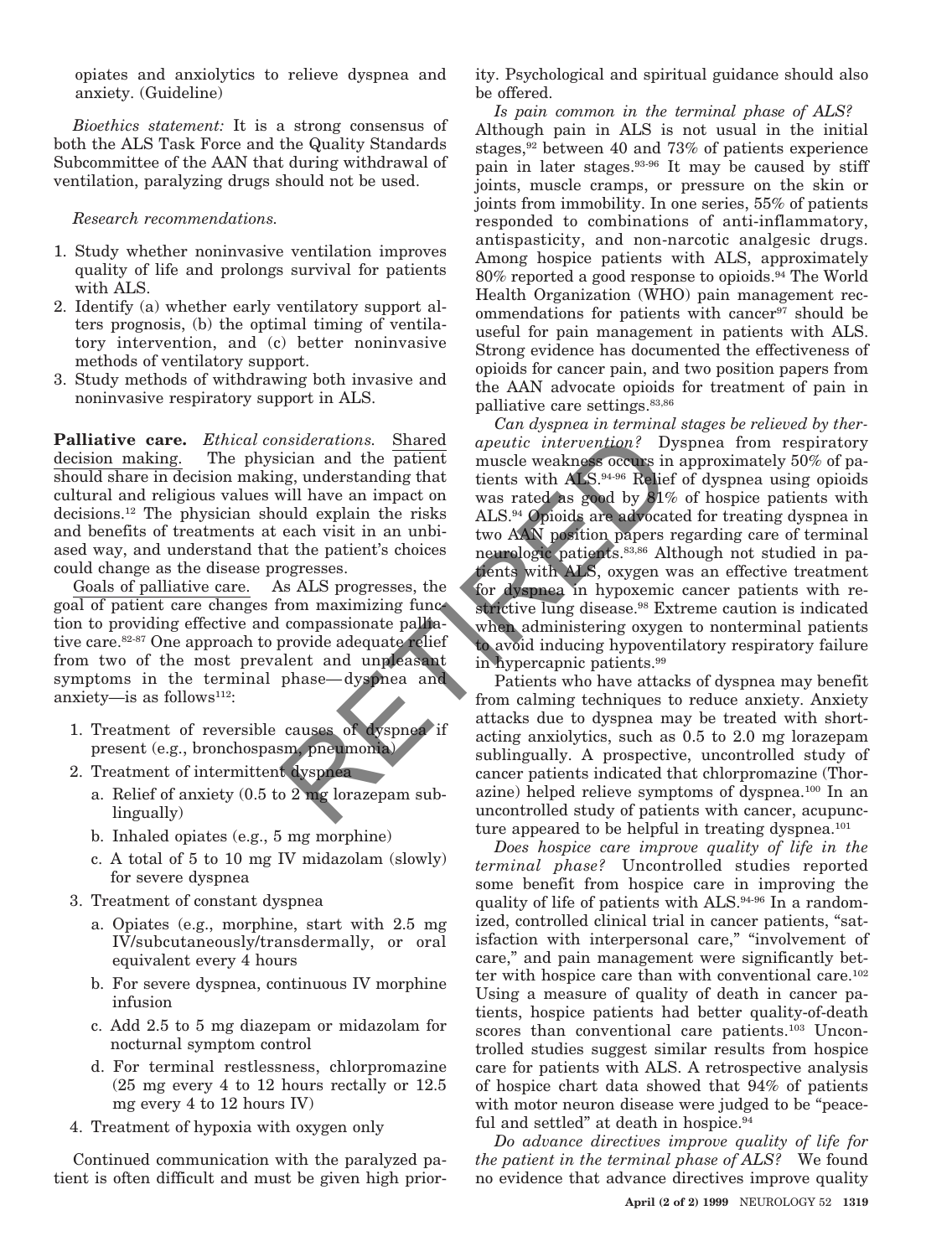of life in any disease. In two studies, advance directives did not enhance physician–patient communication or decision making substantially for seriously ill cancer patients.104,105 Enhancing opportunities for more patient–physician communication and advance care planning also seemed inadequate to change established practices.106 However, physician education about advance directives can increase the frequency of their use significantly.107 Physicians are more likely to follow therapy-specific advance directives that are supported by a discussion with the patient than advance directives that are stated in generalities.108 Several studies reported that physicians and patients want to utilize advance directives. Patients want to initiate discussion about advance directives earlier than their physicians, but both patients and physicians believe that it should be the physician who initiates discussion.<sup>109,110</sup> However, physicians often do not initiate discussion of advance directives.79 Importantly, patients with ALS have been shown to change their preference for life-sustaining measures (e.g., ventilators) over a 6-month period.<sup>111</sup>

#### *Recommendations.* **For pain management:**

- 1. Utilize non-narcotic analgesics, anti-inflammatory drugs, and antispasticity agents for initial treatment of pain in patients with ALS. (Option)
- 2. Administer opioids liberally, following the WHO guidelines, when non-narcotic analgesics fail. (Guideline)

# **For treating dyspnea in terminal stages of ALS:**

- 1. Use opioids, alone or with supplemental oxygen, to treat dyspnea at rest in patients with ALS, despite the risk of respiratory depression with higher doses. (Guideline)
- 2. Consider chlorpromazine (Thorazine) and acupuncture as possible adjuncts. (Option)

#### **For hospice care:**

1. Consider referral to hospice in the terminal phase of ALS. (Option)

#### **For advance directives:**

1. Initiate a discussion of advance directives well in advance of the terminal phase and reevaluate at least every 6 months. (Option)

#### *Research recommendations.*

- 1. Study symptom prevalence and quality of life in the terminal phase of ALS.
- 2. Test the effectiveness of current treatments for palliative care.
- 3. Develop new therapeutic approaches for terminal ALS symptoms.
- 4. Study the effect of hospice care on quality of life for patients with ALS and families.
- 5. Compare hospice home care with hospice inpatient care.
- 6. Study the role and impact of advance directives on the dying process.
- 7. Include palliative care of the dying patient in medical education.
- 8. Examine the psychological impact of ALS on caregivers and health care providers.

#### **Acknowledgment**

The AAN QSS thanks Robert Miller, MD, and Jay Rosenberg, MD, for their service to the Academy as the Chair and Co-Chair of this practice parameter project, and the members of the multidisciplinary panel who provided their expertise, time, and insight into the careful development of this document.

We also thank the numerous individuals, AAN Sections, and organizations that reviewed drafts of the document, including the ALS Association, the Muscular Dystrophy Association, the AAN Ethics and Humanities Subcommittee, and the Motor Neuron Disease Research Steering Committee of the World Federation of Neurology.

*American Academy of Neurology Quality Standards Subcommittee members:* Gary Franklin, MD, Co-Chair; Catherine Zahn, MD, Co-Chair; Milton Alter, MD, PhD; Stephen Ashwal, MD; John Calverley, MD; Richard Dubinsky, MD; Jacqueline French, MD; Michael Greenberg, MD; Gary Gronseth, MD; Deborah Hirtz, MD; Robert Miller, MD; James Stevens, MD.

*ALS Practice Parameters Task Force:* members listed in Appendix.

This document has been endorsed by the American College of Chest Physicians.

#### **Disclaimer**

This statement is provided as an educational service of the American Academy of Neurology. It is based on an assessment of current scientific and clinical information. It is not intended to include all possible proper methods of care for a particular neurologic problem or all legitimate criteria for choosing to use a specific procedure. Neither is it intended to exclude any reasonable alternative methodologies. The AAN recognizes that specific patient care decisions are the prerogative of the patient and the physician caring for the patient, based on all of the circumstances involved. France for life-sustaining MD; Michael Greenberg, MD; Ga<br>
France a 6-month period.<sup>111</sup> ALS Practice Parameters Tay<br>
in management: This shows that the production of the set properties and<br>
the President Constrained Chest

#### **Appendix**

#### **Chairman**

Robert G. Miller, MD; California Pacific Medical Center; San Francisco, CA

**Co-Chair** Jay H. Rosenberg, MD; Kaiser Permanente Medical Group; San Diego, CA

#### **Nutrition work group**

Hiroshi Mitsumoto, MD, Chair, Cleveland Clinic Foundation, OH; Edward J. Kasarskis, MD, PhD, University of Kentucky, Lexington, KY; and Michael S. Verhille, MD, California Pacific Medical Center, San Francisco, CA

#### **Respiratory work group**

Deborah Gelinas, MD, Chair, California Pacific Medical Center, San Francisco, CA; Mark B. Bromberg, MD, PhD, University of Utah School of Medicine, Salt Lake City, UT; and Edward A. Oppenheimer, MD, Southern California Permanente Medical Group, Los Angeles, CA

#### **Symptomatic management work group**

Robert L. Sufit, MD, Chair, Northwestern University, Chicago, IL; Benjamin Rix Brooks, MD, University of Wisconsin Hospital & Clinics, Madison, WI; Theodore L. Munsat, MD, Tufts University Medical Center, Newton, MA; and Steven P. Ringel, MD, University of Colorado Health Science Center, Denver, CO

#### **Breaking the news and end-of-life issues work group**

Daniel S. Newman, MD, Chair, Henry Ford Hospital, Detroit, MI; Gian D. Borasio, MD, University of Munich, Germany; and Walter G. Bradley, DM, FRCP, University of Miami School of Medicine, FL

#### **Consultant to end-of-life work group**

James L. Bernat, MD; Dartmouth Hitchcock Medical Center; Lebanon, NH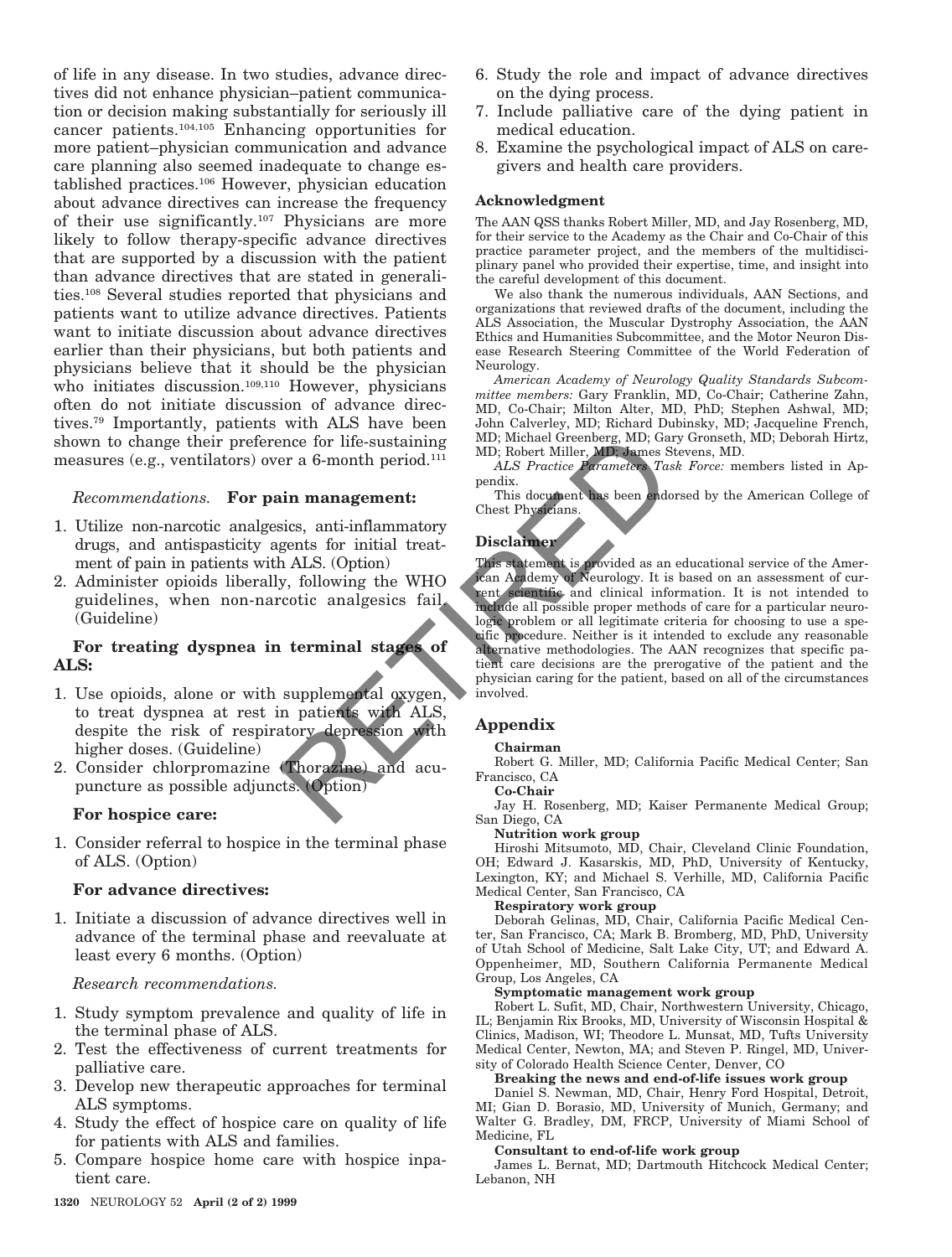#### **European participants**

Orla Hardiman, MD, MRCPI, Richmond Institute of Neurology, Beaumont Hospital, Dublin, Ireland; Pamela Shaw, MD, Royal Victoria Infirmary, Newcastle upon Tyne, UK; John H.J. Wokke, MD, Academisch Ziekenhuis Utrecht, The Netherlands; Vincenzo Silani, MD, University of Milan Medical School, Italy; Maria Sales–Luis, MD, Faculty of Medicine of Lisbon, Portugal; and A. Ludolph, MD, University of Ulm, Germany

**Epidemiology consultant**

Douglas C. McCrory, MD, MHSc; Duke University; Durham, NC **Patient advocates**

Linda Centers, OTR/L, Eastern State Hospital, Lexington, KY; Dee Holden Norris, RN, California Pacific Medical Center, San Francisco, CA; Akio Iwanaga, PhD, Sacramento, CA; Ted Heine, MBA, ALSA, Waverly, IA; and Harry Cuddy, BA, ALSA, Los Altos, CA

**Note.** Readers can obtain 40 pages of supplementary material from the National Auxiliary Publications Service, 248 Hempstead Turnpike, West Hempstead, NY 11552. Request document no. 05511. Remit with your order, not under separate cover, in US funds only, \$7.75 for photocopies or \$4.00 for microfiche. Outside of the United States and Canada, add postage of \$4.50 for the first 20 pages and \$1.00 for each 10 pages of material thereafter, or \$1.75 for the first microfiche and \$0.50 for each microfiche thereafter. *Institutions and organizations may order by purchase order; however, there is a \$15.00 invoicing charge, plus any applicable postage, on all orders filled before payment.*

#### **References**

(Strength of evidence is indicated for references used to formulate recommendations.)

- 1. Quality Standards Subcommittee of the American Academy of Neurology. Practice advisory on the treatment of amyotrophic lateral sclerosis with riluzole. Neurology 1997;49:657– 659. (Class I)
- 2. Subcommittee on Motor Neuron Diseases/Amyotrophic Lateral Sclerosis of the World Federation of Neurology Research Group on Neuromuscular Diseases, El Escorial "Clinical Limits of Amyotrophic Lateral Sclerosis" Workshop Contributors. El Escorial World Federation of Neurology criteria for the diagnosis of amyotrophic lateral sclerosis. J Neurol Sci 1994;124(suppl):96–107. (Class III) and order by purchase order;<br>
thenge, plus any applicable<br>
ment.<br>
2. Dowell AR Orser R, Hunt<br>
2. Newell AR Orser R, Hunt<br>
2. Newell AR Orser R, Hunt<br>
2. Newell AR Orser R, Hunt<br>
2. Newell AR Orser R, Hunt<br>
2. Newell AR Or
- 3. Lind SE, Good MD, Seidel S, Csordas T, Good BJ. Telling the diagnosis in cancer. J Clin Oncol 1989;7:583–589. (Class III)
- 4. Damian D, Tattersall MHN. Letters to patients: improving communication in cancer care. Lancet 1991;338:923–925. (Class I)
- 5. Tattersall MHN, Butow PN, Griffin A, Dunn SM. The takehome message: patients prefer consultation audiotapes to summary letters. J Clin Oncol 1994;12:1305–1311. (Class I)
- 6. Doyle D. Breaking bad news. J R Soc Med 1996;89:590–591. (Class III)
- 7. Okamura H, Uchitomi Y, Sasako M, Eguchi K, Kakizoe T. Guidelines for telling the truth to cancer patients. J Clin Oncol 1998;2:1–4. (Class III)
- 8. Post SG, Whitehouse PJ. Fairhill guidelines on the ethics of the care of people with Alzheimer's disease: a clinical summary. Center for Biomedical Ethics, Case Western Reserve University and the Alzheimer's Association. J Am Geriatr Soc 1995;43:1423–1429. (Class III)
- 9. Davies E, Hopkins A. Good practice in the management of adults with malignant cerebral glioma: clinical guidelines. Working group. Br J Neurosurg 1997;11:318–330. (Class III)
- 10. Girgis A, Sanson–Fisher RW. Breaking bad news: consensus guidelines for medical practitioners. J Clin Oncol 1995;13: 2449–2456. (Class III)
- 11. Ptacek JT, Eberhardt TL. Breaking bad news: a review of the literature. JAMA 1996;276:496–502. (Class III)
- 12. Blackhall LJ, Murphy ST, Frank G, Michel V, Azen S. Ethnicity and attitudes toward patient autonomy. JAMA 1995; 274:820–825. (Class III)
- 13. Charchaflie RJ, Fernandez LB, Perec CJ, Gonzalez E, Marzi A. Functional studies of the parotid and pancreas glands in amyotrophic lateral sclerosis. J Neurol Neurosurg Psychiatry 1974;37:863–867. (Class III)
- 14. Goode RL, Smith RA. The surgical management of sialorrhea. Laryngoscope 1970;80:1078–1089. (Class III)
- 15. Blasco PA, Stansbury JCK. Glycopyrrolate treatment of chronic drooling. Arch Pediatr Adolesc Med 1996;150:932– 935. (Class III)
- 16. Stern LM. Preliminary study of glycopyrrolate in the management of drooling. J Paediatr Child Health 1997;33:52–54. (Class III)
- 17. Camp–Bruno JA, Winsberg BG, Green–Parsons AR, Abrams JP. Efficacy of benztropine therapy for drooling. Dev Med Child Neurol 1989;31:309–319. (Class I)
- 18. Reddihough D, Johnson H, Staples M, Hudson I, Exarchos H. Use of trihexyphenidol hydrochloride to control drooling of children with cerebral palsy. Dev Med Child Neurol 1990;32: 985–989. (Class III)
- 19. Brodtkorb E, Wyzocka–Bakowska MM, Lillevold PE, Sandvik L, Saunte C, Hestnes A. Transdermal scopolamine in drooling. J Ment Def Res 1988;32:233–237. (Class I)
- 20. Lewis DW, Fontana C, Mehallick LK, Everett Y. Transdermal scopolamine for reductions in drooling in developmentally delayed children. Dev Med Child Neurol 1994;36:484– 486. (Class I)
- 21. Talmi YP, Finkelstein Y, Zohar Y, Laurian N. Reduction of salivary flow with scopoderm TTS. Ann Otol Rhinol Laryngol 1988;97:128–130. (Class III)
- 22. Dworkin JP, Nadal JC. Nonsurgical treatment of drooling in a patient with closed head injury and severe dysarthria. Dysphagia 1991;6:40–49. (Class III)
- 23. Newell AR, Orser R, Hunt M. The control of oral secretions in bulbar ALS/MND. J Neurol Sci 1996;139(suppl):43–44. (Class III)
- 24. Bach JR. Mechanical insufflation–exsufflation: comparison of peak expiratory flows with manually assisted and unassisted coughing techniques. Chest 1993;104:1553-1562. (Class III)
- 25. Bach JR, Smith WH, Michaels J, et al. Airway secretion clearance by mechanical exsufflation for postpoliomyelitis ventilator assisted individuals. Arch Phys Med Rehabil 1993; 74:170–177. (Class III)
- 26. Robinson ACR, Khoury GG, Robinson PM. Role of irradiation in the suppression of parotid secretions. J Laryngol Otol 1989;103:594–595. (Class III)
- 27. Janzen VD, Rae R, Hudson AJ. Otolaryngologic manifestations of amyotrophic lateral sclerosis. J Otolaryngol 1988;17: 41–42. (Class III)
- 28. Poeck K. Pathologisches lachen und weinen bei bulbrer myatrophischer lateralsklerose. Deutsche Med Wochenschr 1996;94:310–314. (Class III)
- 29. Schiffer RB, Cash J, Herndon RM. Treatment of emotional lability with low-dosage tricyclic antidepressants. Psychosomatics 1983;24:1094–1096. (Class III)
- 30. Caroscio JT, Cohen JA, Gudesblatt M. Amitriptyline in amyotrophic lateral sclerosis. N Engl J Med 1985;313:1478. Letter. (Class III)
- 31. Gallagher JP. Pathologic laughter and crying in ALS: a search for their origin. Acta Neurol Scand 1989;80:114–117. (Class III)
- 32. Schiffer RB, Herndon RM, Rudick RA. Treatment of pathologic laughing and weeping with amitriptyline. N Engl J Med 1985;312:1480–1482. (Class I)
- 33. Iannaccone S, Ferini–Strambi L. Pharmacologic treatment of emotional lability. Clin Neuropharmacol 1996;19:532–535. (Class III)
- 34. Kasarskis EJ, Berryman S, Vanderleest JG, Schneider AR, McClain CJ. The nutritional status of patients with amyotrophic lateral sclerosis: relation to the proximity of death. Am J Clin Nutr 1996;63:130–137. (Class III)
- 35. Slowie LA, Paige MS, Antel JP. Nutritional considerations in the management of patients with amyotrophic lateral sclerosis (ALS). J Am Diet Assoc 1983;83:44–47. (Class III)
- 36. Martin BJ, Corlew MM, Wood H, et al. The association of swallowing dysfunction and aspiration pneumonia. Dysphagia 1994;9:1–6. (Class II)
- 37. Schmidt J, Holas M, Halvorson K, Reding M. Videofluoroscopic evidence of aspiration predicts pneumonia and death but not dehydration following stroke. Dysphagia 1994;9:7– 11. (Class III)
- 38. Wilcox F, Liss JM, Siegel GM. Interjudge agreement in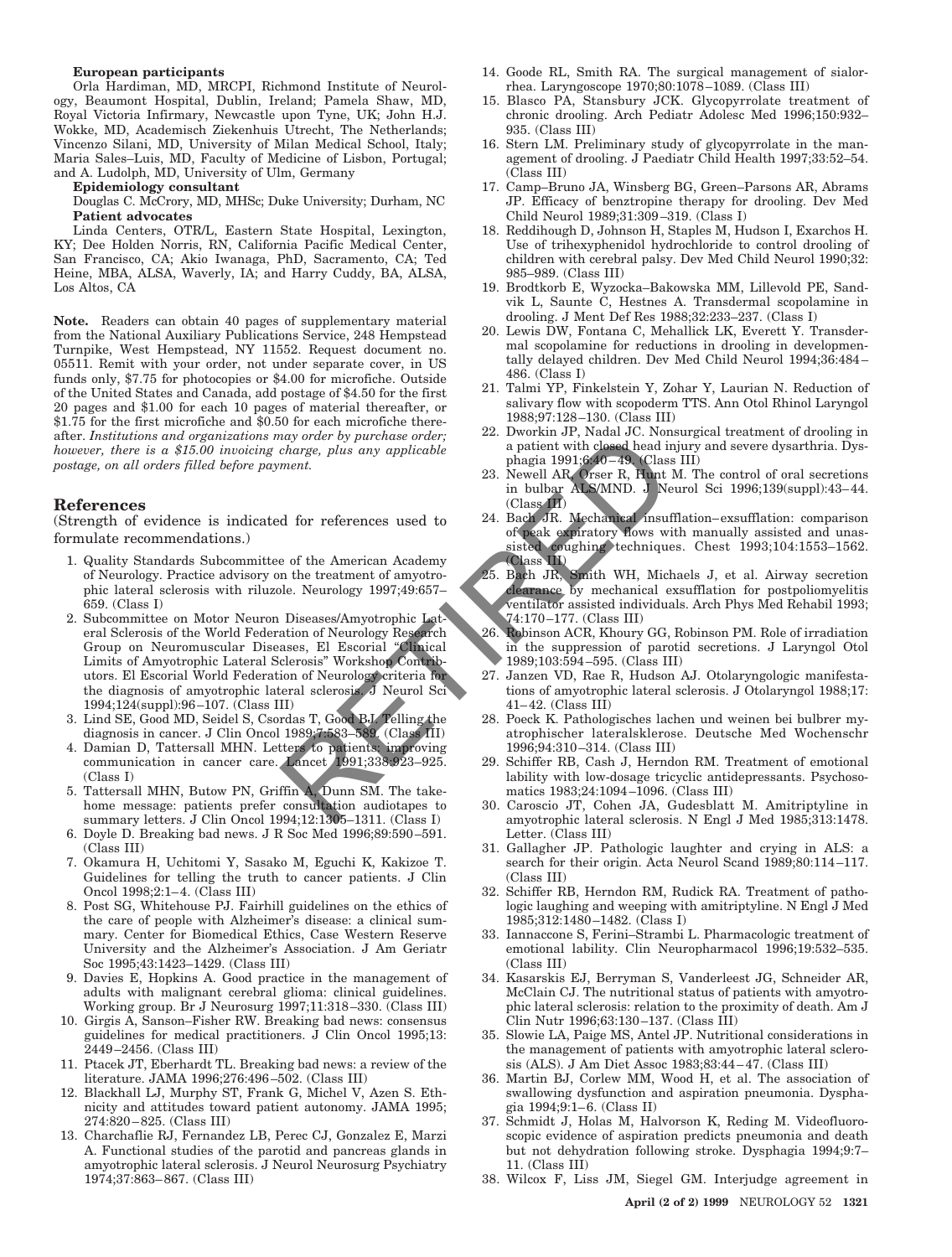videofluoroscopic studies of swallowing. J Speech Hear Res 1996;39:144–152. (Class III)

- 39. Mathus–Vliegen LMH, Louwerse LS, Merkus MP, Tytgat GNS, Vianney de Jong JMP. Percutaneous endoscopic gastrostomy in patients with amyotrophic lateral sclerosis and impaired pulmonary function. Gastrointest Endosc 1994;40: 463–469. (Class II)
- 40. Mazzini L, Corra T, Zaccala M, Mora G, Del Piano M, Galante M. Percutaneous endoscopic gastrostomy and enteral nutrition in amyotrophic lateral sclerosis. Neurology 1995; 242:695–698. (Class II)
- 41. Llaneza PP, Menendez AM, Roberts R, Dunn GD. Percutaneous endoscopic gastrostomy: clinical experience and followup. South Med J 1988;81:321–324. (Class III)
- 42. Mighell AJ, Carton ATM, Boobis LH, Stassen LFA. Acceptance and perception of percutaneous endoscopic gastrostomy by patients with upper digestive tract cancer. Br J Oral Maxillofac Surg 1995;33:19–22. (Class III)
- 43. Park RH, Allison MC, Lang J, et al. Randomised comparison of percutaneous endoscopic gastrostomy and nasogastric tube feeding in patients with persisting neurological dysphagia. BMJ 1992;304:1406–1409. (Class I)
- 44. Akpunonu BE, Mutgi AB, Roberts C, Khuder SA, Federman DJ, Lee L. Modified barium swallow does not affect how often PEGs are placed after stroke. J Clin Gastroenterol 1997;24:74–78. (Class III)
- 45. Leighton SEJ, Burton MJ, Lund WS, Cochrane GM. Swallowing in motor neuron disease. J R Soc Med 1994;87:801– 805. (Class III)
- 46. The role of percutaneous endoscopic gastrostomy in enteral feeding. Guidelines for clinical application. Gastrointest Endosc 1988;34(suppl 3):35S–36S. (Class III)
- 47. Sherman MS, Paz HL. Review of respiratory care of the patient with amyotrophic lateral sclerosis. Respiration 1994; 61:61–67. (Class III)
- 48. Stambler N, Charatan M, Cedarbaum JM. Prognostic indicators of survival in ALS. ALS CNTF Treatment Study Group. Neurology 1998;50:66–72. (Class I)
- 49. Nordt SP, Clark RF. Midazolam: a review of therapeutic uses and toxicity. J Emerg Med 1997;15:357–365. (Class III)
- 50. DiSario JA, Foutch PG, Sanowski RA. Poor results with percutaneous endoscopic jejunostomy. Gastrointest Endosc 1990;36:257–260. (Class III)
- 51. Hassett JM, Sunby C, Flint LM. No elimination of aspiration pneumonia in neurologically disabled patients with feeding gastrostomy. Surg Gynecol Obstet 1988;167:383–388. (Class II)
- 52. Jarnagin WR, Duh Q, Mulvihill SJ, Ridge JA, Schrock TR, Way LW. The efficacy and limitations of percutaneous endoscopic gastrostomy. Arch Surg 1992;127:261–264. (Class III)
- 53. Kadakia SC, Sullivan HO, Starnes E. Percutaneous endoscopic gastrostomy or jejunostomy and the incidence of aspiration in 79 patients. Am J Surg 1992;164:114–118. (Class III)
- 54. Patel PH, Thomas E. Risk factors for pneumonia after percutaneous endoscopic gastrostomy. Clin Gastroenterol 1990;12: 389–392. (Class III)
- 55. Cogen R, Weinryb J. Aspiration pneumonia in nursing home patients fed via gastrostomy tubes. Am J Gastroenterol 1989; 84:1509–1512. (Class III)
- 56. Light VL, Slezak FA, Porter JA, Gerson LW, McCord G. Predictive factors for early mortality after percutaneous endoscopic gastrostomy. Gastrointest Endosc 1995;42:330–335. (Class III)
- 57. Sartori S, Trevisani L, Tassinari D, et al. Prevention of aspiration pneumonia during long-term feeding by percutaneous endoscopic gastrostomy: might cisapride play any role? An open pilot study. Support Care Cancer 1994;2:188–190. (Class III)
- 58. Carter GT, Johnson ER, Bonekat HW, Lieberman JS. Laryngeal diversion in the treatment of intractable aspiration in motor neuron disease. Arch Phys Med Rehabil 1992;73:680– 682. (Class III)
- 59. Hawthorne M, Gray R, Cottam C. Conservative laryngectomy—an effective treatment for severe aspiration in motor neuron disease. J Laryngol Otol 1987;101:283–285. (Class III)
- 60. MacDougall G, Wilson JA, Pryde A, Grant R. Analysis of the

pharyngoesophageal pressure profile in amyotrophic lateral sclerosis. Otolaryngol Head Neck Surg 1995;112:258–261. (Class II)

- 61. Aboussouan LS, Khan SU, Meeker DP, Stelmach K, Mitsumoto H. Effect of noninvasive positive-pressure ventilation on survival in amyotrophic lateral sclerosis. Ann Intern Med 1997;127:450–453. (Class II)
- 62. Barbe` F, Quera–Salva MA, de Lattre J, Gajoddos P, Agustii AGN. Long-term effects of nasal intermittent positivepressure ventilation on pulmonary function and sleep architecture in patients with neuromuscular diseases. Chest 1996; 110:1179–1183. (Class II)
- 63. Schlamp V, Karg O, Abel A, Schlotter B, Wasner M, Borasio GD. Nicht-invasive intermittierende Selbstbeatmung (ISB) als Palliativmaßnahme bei amyotropher Lateralsklerose [Non-invasive intermittent home mechanical ventilation as a palliative treatment in amyotrophic lateral sclerosis]. Nervenarzt 1998;69:1074–1082. (Class III)
- 64. Poponick JM, Jacobs I, Supiski G, DiMarco AF. Effect of upper respiratory tract infection in patients with neuromuscular disease. Am J Respir Crit Care Med 1997;156:659–664. (Class III)
- 65. Fallat RJ, Jewitt B, Bass M, Kamm B, Norris FH Jr. Spirometry in amyotrophic lateral sclerosis. Arch Neurol 1979;36: 74–80. (Class III)
- 66. Rochester DF, Esau SA. Assessment of ventilatory function in patients with neuromuscular disease. Clin Chest Med 1994;14:751–763. (Class III)
- 67. Vitacca M, Clini E, Facchetti D, et al. Breathing pattern and respiratory mechanics in patients with amyotrophic lateral sclerosis. Eur Respir J 1997;10:1614–1621. (Class III)
- 68. Schiffman PL, Belsh JM. Pulmonary function at diagnosis of amyotrophic lateral sclerosis. Rate of deterioration. Chest 1993;103:508–513. (Class III)
- 69. Griggs RC, Donohoe KM, Utell MJ, Goldblatt D, Moxley RT. Evaluation of pulmonary function in neuromuscular disease. Arch Neurol 1981;38:9–12. (Class III)
- Kaplan LM, Hollander D. Respiratory dysfunction in amyotrophic lateral sclerosis. Clin Chest Med 1994;15:675–681. (Class III)
- Cazzolli PA, Oppenheimer EA. Home mechanical ventilation for amyotrophic lateral sclerosis: nasal compared to tracheostomy-intermittent positive pressure ventilation. J Neurol Sci 1996;139(suppl):123–128. (Class III)  $[15,357-365. (Class III) 1R. Poorneunier with the incidence of a spin- and the incidence of the  $\mathbf{R}^2$  and  $\mathbf{R}^3$  are given by the **RE** (Class III) 1R. Right 1R. Right 2R. Right 3R. Right 4R. Right 5R. Right 6R. Right 7R. Right 7R. Right 8R. Right 7R. Right 8R. Right 9R. Right 1R. Right 1R. Right 1R. Right 1R. Right 1R. Right 1R. Right 2R. Right 3R. Right 1R. Right 1R. Right 2R. Right 3R. Right 4R. Right 1R. Right$ 
	- 72. Bach JR. Amyotrophic lateral sclerosis: predictors for prolongation of life by noninvasive respiratory aids. Arch Phys Med Rehabil 1995;76:828–832. (Class III)
	- 73. Howard RS, Wiles CM, Loh L. Respiratory complications and their management in motor neuron disease. Brain 1989;112: 1155–1170. (Class III)
	- 74. Piper AJ, Sullivan CE. Effects of long-term nocturnal nasal ventilation on spontaneous breathing during sleep in neuromuscular and chest wall disorders. Eur Respir J 1996;9: 1515–1522. (Class II)
	- 75. Pinto AC, Evangelista T, Carvalho M, Alves MA, Sales Luis ML. Respiratory assistance with a non-invasive ventilator (Bipap) in MND/ALS patients: survival rates in controlled trials. J Neurol Sci 1995;129(suppl):19–26. (Class II)
	- 76. Goldblatt D, Greenlaw J. Starting and stopping the ventilator for patients with amyotrophic lateral sclerosis. Neurol Clin 1989;7:789–806. (Class III)
	- 77. Oppenheimer EA. Decision-making in the respiratory care of amyotrophic lateral sclerosis: should home mechanical ventilation be used? Palliat Med 1993;5(suppl 2):49–64. (Class III)
	- 78. Bach JR. Amyotrophic lateral sclerosis. Communication status and survival with ventilatory support. Am J Phys Med Rehabil 1993;72:343–349. (Class III)
	- 79. McDonald ER, Hillel A, Wiedenfeld SA. Evaluation of the psychological status of ventilatory-supported patients with ALS/MND. Palliat Med 1996;10:35–41. (Class II)
	- 80. Moss AH, Oppenheimer EA, Casey P, et al. Patients with amyotrophic lateral sclerosis receiving long-term mechanical ventilation: advance care planning and outcomes. Chest 1996;110:249–255. (Class III)
	- 81. Moss AH, Casey P, Stocking CB, Roos RP, Brooks BR, Siegler M. Home ventilation for amyotrophic lateral sclerosis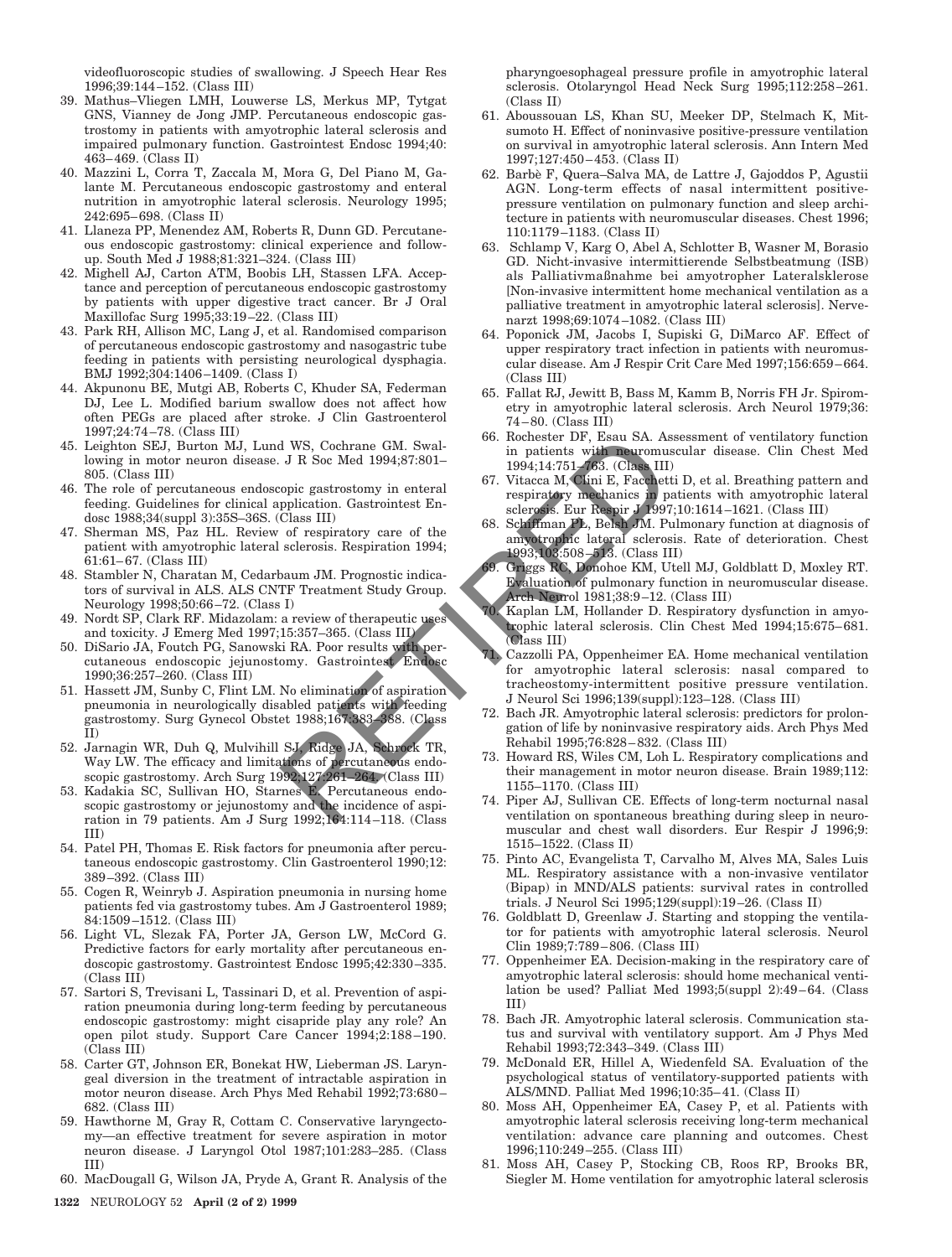patients: outcomes, costs, and patient, family and physician attitudes. Neurology 1993;43:438–443. (Class III)

- 82. Bach JR, Campagnolo DI, Hoeman S. Life satisfaction of individuals with Duchenne muscular dystrophy using longterm mechanical ventilatory support. Am J Phys Med Rehabil 1991;70:129–135. (Class II)
- 83. American Academy of Neurology Ethics and Humanities Subcommittee. Position statement: certain aspects of the care and management of profoundly and irreversibly paralyzed patients with retained consciousness and cognition. Neurology 1993;43:222–223. (Class III)
- 84. Bernat JL, Cranford RE, Kittredge FI Jr, Rosenberg RN. Competent patients with advanced states of permanent paralysis have the right to forgo life-sustaining therapy. Neurology 1993;43:224–225. (Class III)
- 85. Gilligan T, Raffin TA. Withdrawing life support: extubation and prolonged terminal weans are inappropriate. Crit Care Med 1996;24:352–353. (Class III)
- 86. The American Academy of Neurology Ethics and Humanities Subcommittee. Palliative care in neurology. Neurology 1996; 46:870–872. (Class III)
- 87. Nelson WA, Bernat JL. Decisions to withhold or terminate treatment. Neurol Clin 1989;7:759–773. (Class III)
- 88. Wilson WC, Smedira NG, Fink C, McDowell JA, Luce JM. Ordering and administration of sedatives and analgesics during the withholding and withdrawal of life support from critically ill patients. JAMA 1992;267:949–953. (Class III)
- Truog RD, Burns JP. To breathe or not to breathe. J Clin Ethics 1994;5:39–41. (Class III)
- 90. Campbell ML. Case studies in terminal weaning from mechanical ventilation. Am J Crit Care 1993;2:354–358. (Class III)
- 91. Campbell ML, Nelson LJ, Hoyt JW. Health Care Ethics Forum 94: perspectives on withholding and withdrawal of lifesupport. AACN Clin Issues 1994;5:353–359. (Class III)
- 92. Roelfs RA, Mulder DW. The initial patient interview. In: Mulder DW, ed. The diagnosis and treatment of amyotrophic lateral sclerosis. Boston: Houghton Mifflin Professional Publishers, 1980:129–140. (Class III)
- 93. Newrick PG, Langton–Hewer R. Pain in motor neuron disease. J Neurol Neurosurg Psychiatry 1985;48:838–840. (Class III)
- 94. O'Brien T, Kelly M, Sunders C. Motor neuron disease: hospice perspective. BMJ 1992;304:471-473. (Class III)
- 95. Oliver D. Ethical issues in palliative care—an overview. Palliat Med 1993;7(suppl 2):15–20. (Class III)
- 96. Saunders C, Walsh TE, Smith M. Hospice care in motor neuron disease. In: Saunders C, Summers DH, Teller N, eds. Hospice: the living idea. London: Edward Arnold, 1981:126– 147. (Class III)
- 97. World Health Organization. Cancer pain relief. Report of the WHO expert committee. Technical report series 804. Geneva: World Health Organization, 1990. (Class III)
- 98. Bruera E, de Stoutz N, Velasco–Leiva A, Schoeller T, Hanson J. Effects of oxygen on dyspnoea in hypoxaemic terminal cancer patients. Lancet 1993;342:13–14. (Class I)
- 99. Booth S, Kelly MJ, Cox NP, Adams L, Guz A. Does oxygen help dyspnea in patients with cancer? Am J Respir Crit Care Med 1996;153:1515–1518. (Class III)
- 100. McIver B, Walsh D, Nelson K. The use of chlorpromazine for symptom control in dying cancer patients. J Pain Symptom Manage 1994;9:341–345. (Class III)
- 101. Filshie J, Penn K, Ashley S, Davis CL. Acupuncture for the relief of cancer-related breathlessness. Palliat Med 1996;10: 145–150. (Class III)
- 102. Kane RL, Wales J, Bernstein L, Leibowitz A, Kaplan S. A randomized controlled trial of hospice care. Lancet 1984;1: 890–894. (Class I)
- 103. Wallston KA, Burger C, Smith RA, Baugher RJ. Comparing the quality of death for hospice and non-hospice cancer patients. Med Care 1988;26:177–182. (Class II)
- 104. Teno JM, Lynn J, Connors AF Jr, et al. The illusion of end-of-life resource savings with advance directives. SUP-PORT Investigators. Study to understand prognoses and preferences for outcomes and risks of treatment. J Am Geriatr Soc 1997;45:513–518. (Class I)
- 105. Schneiderman LJ, Pearlman RA, Kaplan RM, Anderson JP, Rosenberg EM. Relationship of general advance directives instructions to specific life-sustaining treatment preferences in patients with serious illness. Arch Intern Med 1992;152: 2114–2122. (Class II)
- 106. SUPPORT principal investigators. A controlled trial to improve care for seriously ill hospitalized patients—the study to understand prognoses and preferences for outcomes and risks of treatment (SUPPORT). JAMA 1995;274:1591–1598. (Class I, II)
- 107. Reilly BM, Wagner M, Magnussen CR, Ross JH, Papa L, Ash J. Promoting inpatient directives about life-sustaining treatments in a community hospital. Results of a 3-year timeseries intervention trial. Arch Intern Med 1995;155:2317– 2323. (Class II)
- 108. Mower WR, Baraff LJ. Advance directives—effect of type of directive on physicians' therapeutic decisions. Arch Intern Med 1993;153:375–381. (Class III)
- 109. Davidson KW, Hackler C, Caradine DR, McCord RS. Physicians' attitudes on advance directives. JAMA 1989;262:2415– 2419. (Class III)
- 110. Johnston SC, Pfeifer MP, McNutt R. The discussion about advance directives. Patient and physician opinions regarding when and how it should be conducted. End of Life Study Group. Arch Intern Med 1995;155:1025–1030. (Class III) und awal of the support round is the support of the support of the support of the support of the support of the methanic control of the methanic state of the support of the methanic state on Mifflin Professional Public (Cl
	- 111. Silverstein MD, Stocking CB, Antel JP. Amyotrophic lateral sclerosis and life sustaining therapy: a patients' desires for information, participation in decision making and life sustaining therapy. Mayo Clin Proc 1991;66:906–913. (Class III)
	- 112. Voltz R, Borasio G. Palliative therapy in the terminal stage of neurological disease. Neurology 1997;244(suppl 4):S2–S10. (Class III)